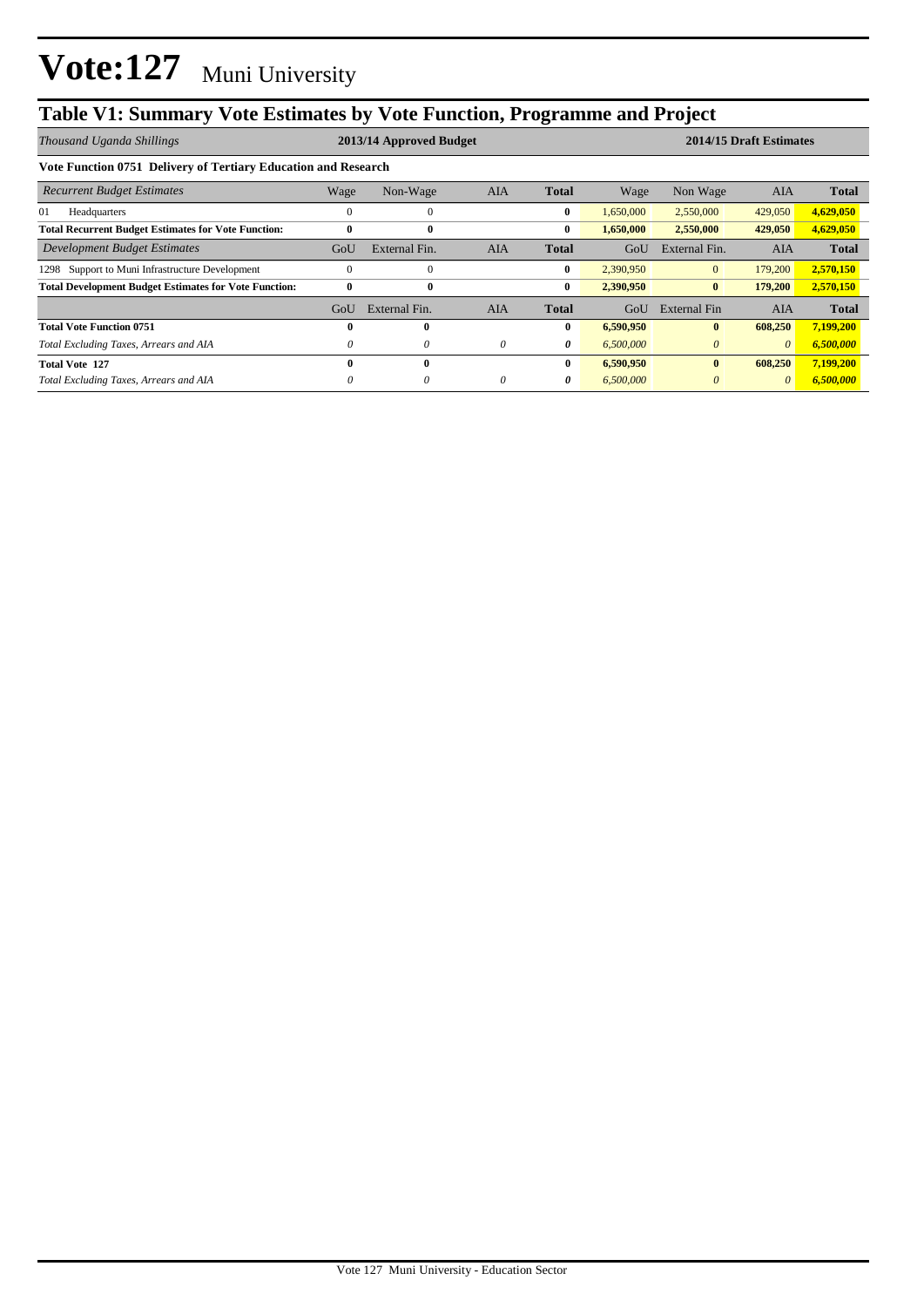### **Table V2: Summary Vote Estimates by Item**

| Thousand Uganda Shillings                                      | 2013/14 Approved Budget |                           |                       |                  | 2014/15 Draft Estimates |                       |                       |               |
|----------------------------------------------------------------|-------------------------|---------------------------|-----------------------|------------------|-------------------------|-----------------------|-----------------------|---------------|
|                                                                | GoU                     | External Fin.             | AIA                   | <b>Total</b>     |                         | GoU External Fin.     | AIA                   | Total         |
| <b>Employees, Goods and Services (Outputs Provided)</b>        | 0                       | 0                         |                       | 0                | 4,179,650               | $\boldsymbol{\theta}$ | 429,050               | 4,608,700     |
| 211101 General Staff Salaries                                  | $\boldsymbol{0}$        | $\boldsymbol{0}$          |                       | $\bf{0}$         | 1,452,985               | $\boldsymbol{0}$      |                       | 1,452,985     |
| 211102 Contract Staff Salaries (Incl. Casuals, Temporary)      | 0                       | $\boldsymbol{0}$          |                       | $\bf{0}$         | 197,015                 | $\boldsymbol{0}$      |                       | 197,015       |
| 211103 Allowances                                              | 0                       | $\boldsymbol{0}$          |                       | $\bf{0}$         | 553,848                 | $\mathbf{0}$          | 207,050               | 760,898       |
| 212101 Social Security Contributions                           | $\mathbf{0}$            | $\mathbf{0}$              |                       | $\bf{0}$         | 165,000                 | $\boldsymbol{0}$      | $\mathbf{0}$          | 165,000       |
| 212105 Pension and Gratuity for Local Governments              | 0                       | $\mathbf{0}$              |                       | $\bf{0}$         | 15,300                  | $\mathbf{0}$          | $\mathbf{0}$          | 15,300        |
| 213001 Medical expenses (To employees)                         | $\boldsymbol{0}$        | $\mathbf{0}$              |                       | $\bf{0}$         | 33,000                  | $\mathbf{0}$          | $\mathbf{0}$          | 33,000        |
| 213004 Gratuity Expenses                                       | 0                       | $\boldsymbol{0}$          |                       | 0                | 97,965                  | $\boldsymbol{0}$      | $\mathbf{0}$          | 97,965        |
| 221001 Advertising and Public Relations                        | 0                       | $\boldsymbol{0}$          |                       | $\bf{0}$         | 50,000                  | $\boldsymbol{0}$      | 16,000                | 66,000        |
| 221002 Workshops and Seminars                                  | $\boldsymbol{0}$        | $\boldsymbol{0}$          |                       | $\boldsymbol{0}$ | 12,500                  | $\mathbf{0}$          | $\mathbf{0}$          | 12,500        |
| 221003 Staff Training                                          | 0                       | $\mathbf{0}$              |                       | $\boldsymbol{0}$ | 67,000                  | $\mathbf{0}$          | $\bf{0}$              | 67,000        |
| 221004 Recruitment Expenses                                    | 0                       | $\boldsymbol{0}$          |                       | $\bf{0}$         | 65,000                  | $\boldsymbol{0}$      | $\bf{0}$              | 65,000        |
| 221005 Hire of Venue (chairs, projector, etc)                  | 0                       | $\boldsymbol{0}$          |                       | $\bf{0}$         | 2,500                   | $\mathbf{0}$          | $\mathbf{0}$          | 2,500         |
| 221006 Commissions and related charges                         | $\boldsymbol{0}$        | $\mathbf{0}$              |                       | $\bf{0}$         | 208,000                 | $\mathbf{0}$          | $\overline{0}$        | 208,000       |
| 221007 Books, Periodicals & Newspapers                         | 0                       | $\boldsymbol{0}$          |                       | $\bf{0}$         | 177,050                 | $\mathbf{0}$          | 105,000               | 282,050       |
| 221008 Computer supplies and Information Technology (IT)       | 0                       | $\mathbf{0}$              |                       | $\bf{0}$         | 105,500                 | $\mathbf{0}$          | 48,700                | 154,200       |
| 221009 Welfare and Entertainment                               | 0                       | $\boldsymbol{0}$          |                       | $\bf{0}$         | 85,000                  | $\boldsymbol{0}$      | 25,500                | 110,500       |
| 221011 Printing, Stationery, Photocopying and Binding          | 0                       | $\boldsymbol{0}$          |                       | $\bf{0}$         | 180,000                 | $\boldsymbol{0}$      | 26,800                | 206,800       |
| 221012 Small Office Equipment                                  | 0                       | $\boldsymbol{0}$          |                       | 0                | 20,000                  | $\boldsymbol{0}$      | $\mathbf{0}$          | 20,000        |
| 221014 Bank Charges and other Bank related costs               | $\overline{0}$          | $\boldsymbol{0}$          |                       | 0                | 2,000                   | $\boldsymbol{0}$      | $\bf{0}$              | 2,000         |
| 221015 Financial and related costs (e.g. shortages, pilferages | 0                       | $\boldsymbol{0}$          |                       | 0                | 5,000                   | $\boldsymbol{0}$      | $\bf{0}$              | 5,000         |
| 221016 IFMS Recurrent costs                                    | 0                       | $\boldsymbol{0}$          |                       | 0                | 5,000                   | $\boldsymbol{0}$      | $\bf{0}$              | 5,000         |
| 222001 Telecommunications                                      | $\boldsymbol{0}$        | $\boldsymbol{0}$          |                       | $\bf{0}$         | 63,400                  | $\mathbf{0}$          | $\bf{0}$              | 63,400        |
| 222002 Postage and Courier                                     | 0                       | $\boldsymbol{0}$          |                       | $\bf{0}$         | 100                     | $\mathbf{0}$          | $\bf{0}$              | <b>100</b>    |
| 223003 Rent – (Produced Assets) to private entities            | $\overline{0}$          | $\mathbf{0}$              |                       | $\bf{0}$         | 63,800                  | $\mathbf{0}$          | $\bf{0}$              | 63,800        |
| 223004 Guard and Security services                             | $\mathbf{0}$            | $\mathbf{0}$              |                       | $\bf{0}$         | 30,000                  | $\boldsymbol{0}$      | $\bf{0}$              | 30,000        |
| 223005 Electricity                                             | $\boldsymbol{0}$        | $\boldsymbol{0}$          |                       | $\bf{0}$         | 32,000                  | $\boldsymbol{0}$      | $\bf{0}$              | 32,000        |
| 223006 Water                                                   | $\boldsymbol{0}$        | $\boldsymbol{0}$          |                       | $\bf{0}$         | 22,000                  | $\boldsymbol{0}$      | $\bf{0}$              | 22,000        |
| 223007 Other Utilities- (fuel, gas, firewood, charcoal)        | 0                       | $\boldsymbol{0}$          |                       | 0                | 1,000                   | $\boldsymbol{0}$      | $\bf{0}$              | 1,000         |
| 224001 Medical and Agricultural supplies                       | $\overline{0}$          | $\mathbf{0}$              |                       | $\bf{0}$         | 30,000                  | $\mathbf{0}$          | $\bf{0}$              | 30,000        |
| 224004 Cleaning and Sanitation                                 | 0                       | $\boldsymbol{0}$          |                       | $\bf{0}$         | 29,731                  | $\boldsymbol{0}$      | $\bf{0}$              | 29,731        |
| 224005 Uniforms, Beddings and Protective Gear                  | $\boldsymbol{0}$        | $\mathbf{0}$              |                       | $\boldsymbol{0}$ | 2,000                   | $\mathbf{0}$          | $\bf{0}$              | 2,000         |
| 224006 Agricultural Supplies                                   | $\boldsymbol{0}$        | $\mathbf{0}$              |                       | $\bf{0}$         | 600                     | $\mathbf{0}$          | $\bf{0}$              | 600           |
| 225001 Consultancy Services- Short term                        | $\mathbf{0}$            | $\mathbf{0}$              |                       | $\bf{0}$         | 50,000                  | $\overline{0}$        | $\bf{0}$              | 50,000        |
| 226001 Insurances                                              | 0                       | $\mathbf{0}$              |                       | $\bf{0}$         | 500                     | $\boldsymbol{0}$      | $\bf{0}$              | 500           |
| 226002 Licenses                                                | 0                       | $\boldsymbol{0}$          |                       | 0                | 5,000                   | $\mathbf{0}$          | $\bf{0}$              | 5,000         |
| 227001 Travel inland                                           | $\Omega$                | $\mathbf{0}$              |                       | $\bf{0}$         | 105,000                 | $\Omega$              | $\overline{0}$        | 105,000       |
| 227002 Travel abroad                                           | $\overline{0}$          | $\boldsymbol{0}$          |                       | $\bf{0}$         | 70,000                  | $\mathbf{0}$          | $\boldsymbol{0}$      | 70,000        |
| 227003 Carriage, Haulage, Freight and transport hire           | $\overline{0}$          | $\mathbf{0}$              |                       | $\bf{0}$         | 20,000                  | $\mathbf{0}$          | $\boldsymbol{0}$      | 20,000        |
| 227004 Fuel, Lubricants and Oils                               | $\overline{0}$          | $\mathbf{0}$              |                       | 0                | 47,240                  | $\boldsymbol{0}$      | $\bf{0}$              | 47,240        |
| 228001 Maintenance - Civil                                     | 0                       | $\mathbf{0}$              |                       | $\boldsymbol{0}$ | 10,000                  | $\mathbf{0}$          | $\boldsymbol{0}$      | 10,000        |
| 228002 Maintenance - Vehicles                                  | $\overline{0}$          | $\mathbf{0}$              |                       | $\bf{0}$         | 45,000                  | $\mathbf{0}$          | $\bf{0}$              | 45,000        |
| 228003 Maintenance - Machinery, Equipment & Furniture          | 0                       | $\mathbf{0}$              |                       | $\bf{0}$         | 20,000                  | $\mathbf{0}$          | $\bf{0}$              | 20,000        |
| 228004 Maintenance - Other                                     | $\Omega$                | $\mathbf{0}$              |                       | $\bf{0}$         | 1,616                   | $\boldsymbol{0}$      | $\bf{0}$              | 1,616         |
| 273102 Incapacity, death benefits and funeral expenses         | 0                       | $\boldsymbol{0}$          |                       | $\bf{0}$         | 10,000                  | $\boldsymbol{0}$      | $\boldsymbol{0}$      | <b>10,000</b> |
| 282102 Fines and Penalties/ Court wards                        | 0                       | $\boldsymbol{0}$          |                       | $\bf{0}$         | 5,000                   | $\boldsymbol{0}$      | $\mathbf{0}$          | 5,000         |
| 282103 Scholarships and related costs                          | 0                       | $\boldsymbol{0}$          |                       | $\bf{0}$         | 10,000                  | $\boldsymbol{0}$      | $\mathbf{0}$          | <b>10,000</b> |
| 282104 Compensation to 3rd Parties                             | 0                       | $\boldsymbol{0}$          |                       | $\bf{0}$         | 6,000                   | $\mathbf{0}$          | $\mathbf{0}$          | 6,000         |
| Grants, Transfers and Subsides (Outputs Funded)                | 0                       | $\theta$                  |                       | 0                | 20,350                  | $\boldsymbol{\theta}$ | $\boldsymbol{\theta}$ | 20,350        |
| 262101 Contributions to International Organisations (Curren    | $\boldsymbol{0}$        | $\boldsymbol{0}$          |                       | $\bf{0}$         | 20,350                  | $\mathbf{0}$          | $\mathbf{0}$          | 20,350        |
| <b>Investment</b> (Capital Purchases)                          | 0                       | 0                         |                       | $\pmb{\theta}$   | 2,390,950               | $\boldsymbol{\theta}$ | 179,200               | 2,570,150     |
| 231001 Non Residential buildings (Depreciation)                | $\boldsymbol{0}$        | $\boldsymbol{0}$          |                       | $\bf{0}$         | 2,007,698               | $\mathbf{0}$          | $\mathbf{0}$          | 2,007,698     |
| 231004 Transport equipment                                     | 0                       | $\mathbf{0}$              |                       | $\bf{0}$         | 170,000                 | $\mathbf{0}$          | $\mathbf{0}$          | 170,000       |
| 231005 Machinery and equipment                                 | 0                       | $\mathbf{0}$              |                       | $\bf{0}$         | 71,500                  | $\mathbf{0}$          | 130,000               | 201,500       |
| 231006 Furniture and fittings (Depreciation)                   | 0                       | $\boldsymbol{0}$          |                       | $\bf{0}$         | 50,802                  | $\mathbf{0}$          | 49,200                | 100,002       |
| 311101 Land                                                    | 0                       | $\boldsymbol{0}$          |                       | $\bf{0}$         | $\boldsymbol{0}$        | $\boldsymbol{0}$      | $\bf{0}$              | $\bf{0}$      |
| 312204 Taxes on Machinery, Furniture & Vehicles                | 0                       | $\boldsymbol{0}$          |                       | $\bf{0}$         | 90,950                  | $\mathbf{0}$          | $\mathbf{0}$          | 90,950        |
| <b>Grand Total Vote 127</b>                                    | $\bf{0}$                | $\bf{0}$                  |                       | $\bf{0}$         | 6,590,950               | $\bf{0}$              | 608,250               | 7,199,200     |
| Total Excluding Taxes, Arrears and AIA                         | 0                       | $\boldsymbol{\mathit{0}}$ | $\boldsymbol{\theta}$ | 0                | 6,500,000               | $\boldsymbol{\theta}$ | $\theta$              | 6,500,000     |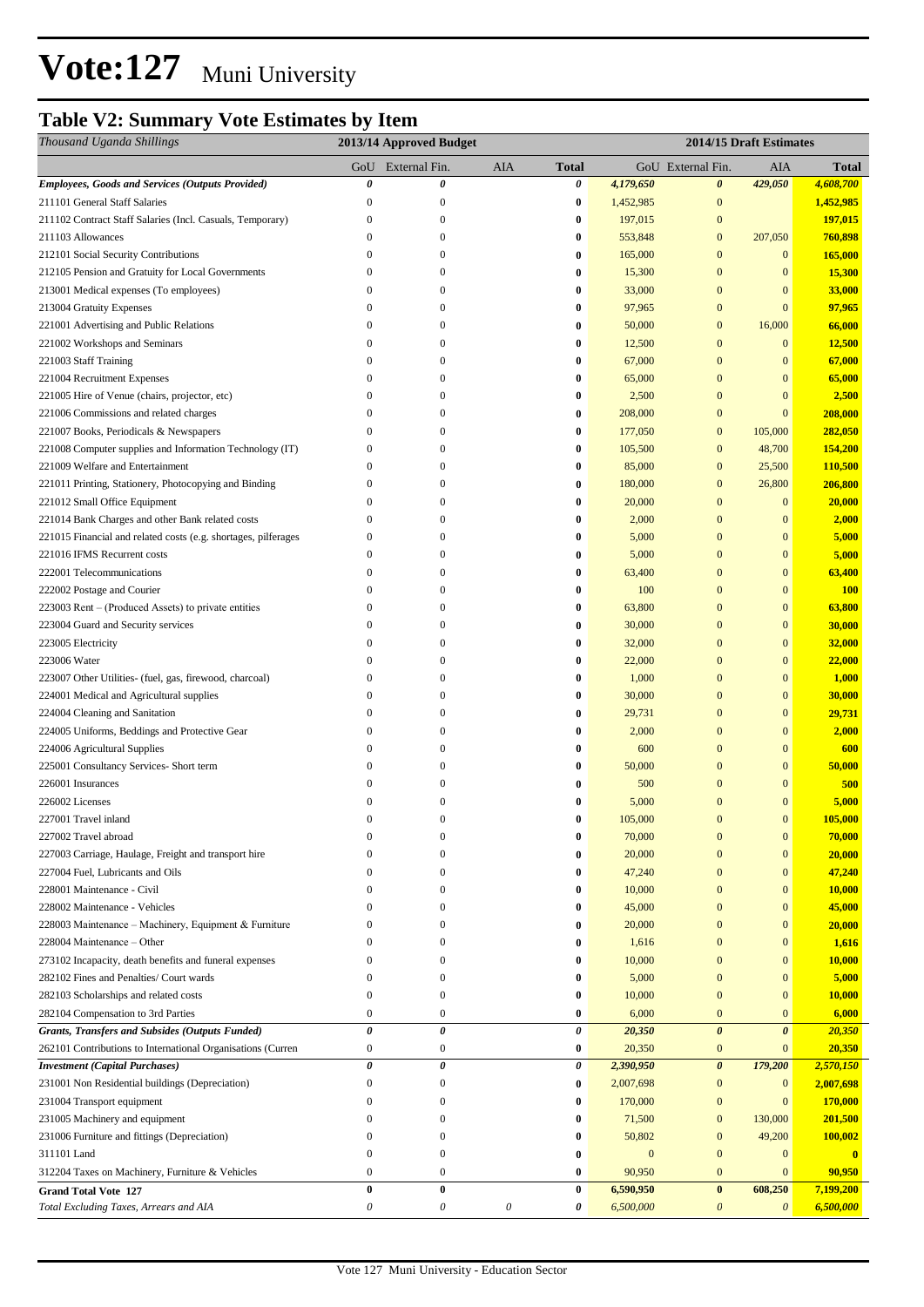### **Table V3: Detailed Estimates by Vote Function, Cost Centre, Output and Item**

#### *Vote Function 0751 Delivery of Tertiary Education and Research*

#### *Recurrent Budget Estimates*

#### **Programme 01 Headquarters**

| <b>Outputs Provided</b><br>AIA<br>Wage<br>Non-Wage<br><b>Total</b><br>Non Wage<br>AIA<br><b>Total</b><br>Wage<br>Output:075101 Teaching and Training<br>467,910<br>211101 General Staff Salaries<br>$\mathbf{0}$<br>467,910<br>$\bf{0}$<br>$\mathbf{0}$<br>$\boldsymbol{0}$<br>$\boldsymbol{0}$<br>$\bf{0}$<br>$\mathbf{0}$<br>$\boldsymbol{0}$<br>$\bf{0}$<br>24,627<br>$\boldsymbol{0}$<br>$\mathbf{0}$<br>24,627<br>211102 Contract Staff Salaries (Incl. Casuals, T<br>$\boldsymbol{0}$<br>$\mathbf{0}$<br>$\mathbf{0}$<br>80,800<br>80,800<br>211103 Allowances<br>$\boldsymbol{0}$<br>$\boldsymbol{0}$<br>$\boldsymbol{0}$<br>$\bf{0}$<br>49,254<br>49,254<br>$\mathbf{0}$<br>212101 Social Security Contributions<br>$\boldsymbol{0}$<br>$\mathbf{0}$<br>$\bf{0}$<br>$\mathbf{0}$<br>$\mathbf{0}$<br>15,300<br>15,300<br>212105 Pension and Gratuity for Local Govern<br>$\boldsymbol{0}$<br>$\boldsymbol{0}$<br>$\mathbf{0}$<br>$\bf{0}$<br>$\mathbf{0}$<br>$\bf{0}$<br>$\boldsymbol{0}$<br>16,000<br>16,000<br>221001 Advertising and Public Relations<br>$\mathbf{0}$<br>$\boldsymbol{0}$<br>$\mathbf{0}$<br>$\bf{0}$<br>$\mathbf{0}$<br>5,000<br>$\mathbf{0}$<br>5,000<br>221002 Workshops and Seminars<br>$\boldsymbol{0}$<br>$\boldsymbol{0}$<br>$\bf{0}$<br>$\mathbf{0}$<br>$\mathbf{0}$<br>265,350<br>105,000<br>221007 Books, Periodicals & Newspapers<br>$\boldsymbol{0}$<br>$\boldsymbol{0}$<br>$\mathbf{0}$<br>$\bf{0}$<br>$\mathbf{0}$<br>160,350<br>54,200<br>5,500<br>48,700<br>221008 Computer supplies and Information Tec<br>$\boldsymbol{0}$<br>$\boldsymbol{0}$<br>$\mathbf{0}$<br>$\bf{0}$<br>$\mathbf{0}$<br>$\mathbf{0}$<br>10,000<br>25,500<br>35,500<br>221009 Welfare and Entertainment<br>$\mathbf{0}$<br>$\boldsymbol{0}$<br>$\mathbf{0}$<br>$\bf{0}$<br>$\mathbf{0}$<br>40,000<br>26,800<br>66,800<br>221011 Printing, Stationery, Photocopying and<br>$\boldsymbol{0}$<br>$\boldsymbol{0}$<br>$\boldsymbol{0}$<br>$\bf{0}$<br>$\mathbf{0}$<br>1,000<br>$\boldsymbol{0}$<br>1,000<br>221012 Small Office Equipment<br>$\boldsymbol{0}$<br>$\boldsymbol{0}$<br>$\mathbf{0}$<br>$\bf{0}$<br>222001 Telecommunications<br>$\mathbf{0}$<br>7,200<br>$\mathbf{0}$<br>$\boldsymbol{0}$<br>$\mathbf{0}$<br>$\bf{0}$<br>7,200<br>$\bf{0}$<br>$\mathbf{0}$<br>$\mathbf{0}$<br>1,000<br>224004 Cleaning and Sanitation<br>$\boldsymbol{0}$<br>$\boldsymbol{0}$<br>$\bf{0}$<br>$\mathbf{0}$<br>1,000<br>$\boldsymbol{0}$<br>$\mathbf{0}$<br>100<br>$\mathbf{0}$<br><b>100</b><br>224005 Uniforms, Beddings and Protective Gea<br>$\boldsymbol{0}$<br>$\boldsymbol{0}$<br>$\bf{0}$<br>1,090,041<br>0<br>0<br>0<br>492,537<br>294,704<br>302,800<br>Total Cost of Output 075101:<br>Output:075102 Research, Consultancy and Publications<br>211101 General Staff Salaries<br>$\boldsymbol{0}$<br>$\boldsymbol{0}$<br>$\boldsymbol{0}$<br>24,627<br>$\boldsymbol{0}$<br>$\mathbf{0}$<br>$\bf{0}$<br>24,627<br>$\mathbf{0}$<br>33,197<br>$\boldsymbol{0}$<br>33,197<br>$\boldsymbol{0}$<br>$\boldsymbol{0}$<br>$\mathbf{0}$<br>$\bf{0}$<br>211103 Allowances<br>$\boldsymbol{0}$<br>$\mathbf{0}$<br>$\boldsymbol{0}$<br>$\boldsymbol{0}$<br>$\mathbf{0}$<br>2,463<br>2,463<br>212101 Social Security Contributions<br>$\bf{0}$<br>$\boldsymbol{0}$<br>2,400<br>$\boldsymbol{0}$<br>$\boldsymbol{0}$<br>$\boldsymbol{0}$<br>$\mathbf{0}$<br>2,400<br>222001 Telecommunications<br>$\bf{0}$<br>0<br>0<br>0<br>24,627<br>38,060<br>0<br>62,687<br>Total Cost of Output 075102:<br>Output:075103 Outreach<br>$\boldsymbol{0}$<br>$\boldsymbol{0}$<br>$\boldsymbol{0}$<br>$\bf{0}$<br>24,000<br>$\bf{0}$<br>$\mathbf{0}$<br>24,000<br>211103 Allowances<br>24,000<br>24,000<br>0<br>0<br>0<br>$\boldsymbol{\theta}$<br>$\boldsymbol{\theta}$<br>Total Cost of Output 075103:<br>Output:075104 Students' Welfare<br>$\boldsymbol{0}$<br>$\boldsymbol{0}$<br>24,627<br>$\boldsymbol{0}$<br>$\mathbf{0}$<br>$\boldsymbol{0}$<br>$\bf{0}$<br>24,627<br>211102 Contract Staff Salaries (Incl. Casuals, T<br>$\boldsymbol{0}$<br>310,397<br>$\boldsymbol{0}$<br>310,397<br>$\boldsymbol{0}$<br>$\boldsymbol{0}$<br>$\boldsymbol{0}$<br>211103 Allowances<br>$\bf{0}$<br>$\mathbf{0}$<br>$\boldsymbol{0}$<br>$\boldsymbol{0}$<br>2,463<br>212101 Social Security Contributions<br>$\boldsymbol{0}$<br>$\bf{0}$<br>$\mathbf{0}$<br>2,463<br>$\mathbf{0}$<br>4,200<br>$\boldsymbol{0}$<br>4,200<br>222001 Telecommunications<br>$\boldsymbol{0}$<br>$\boldsymbol{0}$<br>$\bf{0}$<br>$\mathbf{0}$<br>Total Cost of Output 075104:<br>0<br>0<br>0<br>317,060<br>341,687<br>24,627<br>0<br>Output:075105 Administration and Support Services<br>$\boldsymbol{0}$<br>$\overline{0}$<br>960,448<br>211101 General Staff Salaries<br>$\boldsymbol{0}$<br>$\boldsymbol{0}$<br>$\bf{0}$<br>960,448<br>$\boldsymbol{0}$<br>147,761<br>$\mathbf{0}$<br>$\mathbf{0}$<br>$\Omega$<br>$\bf{0}$<br>147,761<br>$\mathbf{0}$<br>$\mathbf{0}$<br>211102 Contract Staff Salaries (Incl. Casuals, T<br>210,254<br>102,250<br>312,504<br>$\boldsymbol{0}$<br>$\boldsymbol{0}$<br>$\boldsymbol{0}$<br>$\bf{0}$<br>$\boldsymbol{0}$<br>211103 Allowances<br>$\mathbf{0}$<br>$\boldsymbol{0}$<br>110,821<br>$\boldsymbol{0}$<br>110,821<br>212101 Social Security Contributions<br>$\boldsymbol{0}$<br>$\bf{0}$<br>$\boldsymbol{0}$<br>33,000<br>$\boldsymbol{0}$<br>33,000<br>213001 Medical expenses (To employees)<br>$\boldsymbol{0}$<br>$\boldsymbol{0}$<br>$\bf{0}$<br>$\boldsymbol{0}$<br>$\bf{0}$<br>97,965<br>$\boldsymbol{0}$<br>97,965<br>213004 Gratuity Expenses<br>$\boldsymbol{0}$<br>$\boldsymbol{0}$<br>$\bf{0}$<br>$\bf{0}$<br>$\boldsymbol{0}$<br>$\boldsymbol{0}$<br>50,000<br>221001 Advertising and Public Relations<br>$\boldsymbol{0}$<br>$\boldsymbol{0}$<br>$\bf{0}$<br>$\boldsymbol{0}$<br>50,000<br>$\boldsymbol{0}$<br>7,500<br>221002 Workshops and Seminars<br>$\boldsymbol{0}$<br>$\boldsymbol{0}$<br>7,500<br>$\boldsymbol{0}$<br>$\bf{0}$<br>$\boldsymbol{0}$<br>$\boldsymbol{0}$<br>221003 Staff Training<br>$\boldsymbol{0}$<br>$\boldsymbol{0}$<br>67,000<br>67,000<br>$\boldsymbol{0}$<br>$\bf{0}$<br>$\bf{0}$<br>$\boldsymbol{0}$<br>$\boldsymbol{0}$<br>65,000<br>65,000<br>221004 Recruitment Expenses<br>$\boldsymbol{0}$<br>0<br>$\bf{0}$<br>$\bf{0}$<br>$\boldsymbol{0}$<br>221005 Hire of Venue (chairs, projector, etc)<br>$\boldsymbol{0}$<br>$\boldsymbol{0}$<br>2,500<br>2,500<br>$\boldsymbol{0}$<br>$\bf{0}$<br>$\bf{0}$<br>$\boldsymbol{0}$<br>$\boldsymbol{0}$<br>$\boldsymbol{0}$<br>208,000<br>208,000<br>221006 Commissions and related charges<br>$\boldsymbol{0}$<br>$\bf{0}$<br>$\bf{0}$<br>$\boldsymbol{0}$<br>$\boldsymbol{0}$<br>16,700<br>$\boldsymbol{0}$<br>0<br>$\bf{0}$<br>$\boldsymbol{0}$<br>16,700<br>221007 Books, Periodicals & Newspapers<br>$\bf{0}$<br>$\boldsymbol{0}$<br>100,000<br>$\boldsymbol{0}$<br>$\boldsymbol{0}$<br>$\bf{0}$<br>$\boldsymbol{0}$<br>100,000<br>221008 Computer supplies and Information Tec<br>$\bf{0}$<br>$\boldsymbol{0}$<br>$\boldsymbol{0}$<br>75,000<br>221009 Welfare and Entertainment<br>$\boldsymbol{0}$<br>$\bf{0}$<br>$\boldsymbol{0}$<br>75,000<br>$\bf{0}$<br>$\boldsymbol{0}$<br>$\boldsymbol{0}$<br>140,000<br>$\boldsymbol{0}$<br>$\bf{0}$<br>$\boldsymbol{0}$<br>140,000<br>221011 Printing, Stationery, Photocopying and<br>$\bf{0}$<br>$\boldsymbol{0}$<br>19,000<br>$\boldsymbol{0}$<br>0<br>$\boldsymbol{0}$<br>$\boldsymbol{0}$<br><b>19,000</b><br>221012 Small Office Equipment<br>$\bf{0}$<br>$\boldsymbol{0}$<br>$\boldsymbol{0}$<br>2,000<br>$\boldsymbol{0}$<br>$\boldsymbol{0}$<br>$\boldsymbol{0}$<br>2,000<br>221014 Bank Charges and other Bank related c<br>0<br>$\boldsymbol{0}$<br>$\boldsymbol{0}$<br>$\boldsymbol{0}$<br>5,000<br>$\boldsymbol{0}$<br>$\boldsymbol{0}$<br>5,000<br>221015 Financial and related costs (e.g. shortag<br>$\bf{0}$<br>$\boldsymbol{0}$<br>$\boldsymbol{0}$<br>$\boldsymbol{0}$<br>5,000<br>$\bf{0}$<br>$\boldsymbol{0}$<br>$\boldsymbol{0}$<br>221016 IFMS Recurrent costs<br>5,000 | Thousand Uganda Shillings | 2013/14 Approved Budget |  |  | 2014/15 Draft Estimates |  |  |  |
|--------------------------------------------------------------------------------------------------------------------------------------------------------------------------------------------------------------------------------------------------------------------------------------------------------------------------------------------------------------------------------------------------------------------------------------------------------------------------------------------------------------------------------------------------------------------------------------------------------------------------------------------------------------------------------------------------------------------------------------------------------------------------------------------------------------------------------------------------------------------------------------------------------------------------------------------------------------------------------------------------------------------------------------------------------------------------------------------------------------------------------------------------------------------------------------------------------------------------------------------------------------------------------------------------------------------------------------------------------------------------------------------------------------------------------------------------------------------------------------------------------------------------------------------------------------------------------------------------------------------------------------------------------------------------------------------------------------------------------------------------------------------------------------------------------------------------------------------------------------------------------------------------------------------------------------------------------------------------------------------------------------------------------------------------------------------------------------------------------------------------------------------------------------------------------------------------------------------------------------------------------------------------------------------------------------------------------------------------------------------------------------------------------------------------------------------------------------------------------------------------------------------------------------------------------------------------------------------------------------------------------------------------------------------------------------------------------------------------------------------------------------------------------------------------------------------------------------------------------------------------------------------------------------------------------------------------------------------------------------------------------------------------------------------------------------------------------------------------------------------------------------------------------------------------------------------------------------------------------------------------------------------------------------------------------------------------------------------------------------------------------------------------------------------------------------------------------------------------------------------------------------------------------------------------------------------------------------------------------------------------------------------------------------------------------------------------------------------------------------------------------------------------------------------------------------------------------------------------------------------------------------------------------------------------------------------------------------------------------------------------------------------------------------------------------------------------------------------------------------------------------------------------------------------------------------------------------------------------------------------------------------------------------------------------------------------------------------------------------------------------------------------------------------------------------------------------------------------------------------------------------------------------------------------------------------------------------------------------------------------------------------------------------------------------------------------------------------------------------------------------------------------------------------------------------------------------------------------------------------------------------------------------------------------------------------------------------------------------------------------------------------------------------------------------------------------------------------------------------------------------------------------------------------------------------------------------------------------------------------------------------------------------------------------------------------------------------------------------------------------------------------------------------------------------------------------------------------------------------------------------------------------------------------------------------------------------------------------------------------------------------------------------------------------------------------------------------------------------------------------------------------------------------------------------------------------------------------------------------------------------------------------------------------------------------------------------------------------------------------------------------------------------------------------------------------------------------------------------------------------------------------------------------------------------------------------------------------------------------------------------------------------------------------------------------------------------------------------------------------------------------------------------------------------------------------------------------------------------------------------------------------------------------------------------------------------------------------------------------------------------------------------------------------------------------------------------------------------------------------------------------------------------------------------------------------------------------------------------------------------------------------------------------------------------------------------------------------------------------------------------------------------------------------------------------------------------------------------------------------------------------------------------------------------------------------------------------------------------------------------------------------------------------------------------------------------------------------------------------------------------------------------------------------------------------------------------------------------------------------------------------------------------------------------------------------------------------------------------------------------------------------------------------------------------------------------------------------------------------------------------------------------------------------------------------------------------------------------------------------------------------------------------------------------------------------------------------------------------------------------------------------------------------------------|---------------------------|-------------------------|--|--|-------------------------|--|--|--|
|                                                                                                                                                                                                                                                                                                                                                                                                                                                                                                                                                                                                                                                                                                                                                                                                                                                                                                                                                                                                                                                                                                                                                                                                                                                                                                                                                                                                                                                                                                                                                                                                                                                                                                                                                                                                                                                                                                                                                                                                                                                                                                                                                                                                                                                                                                                                                                                                                                                                                                                                                                                                                                                                                                                                                                                                                                                                                                                                                                                                                                                                                                                                                                                                                                                                                                                                                                                                                                                                                                                                                                                                                                                                                                                                                                                                                                                                                                                                                                                                                                                                                                                                                                                                                                                                                                                                                                                                                                                                                                                                                                                                                                                                                                                                                                                                                                                                                                                                                                                                                                                                                                                                                                                                                                                                                                                                                                                                                                                                                                                                                                                                                                                                                                                                                                                                                                                                                                                                                                                                                                                                                                                                                                                                                                                                                                                                                                                                                                                                                                                                                                                                                                                                                                                                                                                                                                                                                                                                                                                                                                                                                                                                                                                                                                                                                                                                                                                                                                                                                                                                                                                                                                                                                                                                                                                                                                                                                                                                                                                                                                            |                           |                         |  |  |                         |  |  |  |
|                                                                                                                                                                                                                                                                                                                                                                                                                                                                                                                                                                                                                                                                                                                                                                                                                                                                                                                                                                                                                                                                                                                                                                                                                                                                                                                                                                                                                                                                                                                                                                                                                                                                                                                                                                                                                                                                                                                                                                                                                                                                                                                                                                                                                                                                                                                                                                                                                                                                                                                                                                                                                                                                                                                                                                                                                                                                                                                                                                                                                                                                                                                                                                                                                                                                                                                                                                                                                                                                                                                                                                                                                                                                                                                                                                                                                                                                                                                                                                                                                                                                                                                                                                                                                                                                                                                                                                                                                                                                                                                                                                                                                                                                                                                                                                                                                                                                                                                                                                                                                                                                                                                                                                                                                                                                                                                                                                                                                                                                                                                                                                                                                                                                                                                                                                                                                                                                                                                                                                                                                                                                                                                                                                                                                                                                                                                                                                                                                                                                                                                                                                                                                                                                                                                                                                                                                                                                                                                                                                                                                                                                                                                                                                                                                                                                                                                                                                                                                                                                                                                                                                                                                                                                                                                                                                                                                                                                                                                                                                                                                                            |                           |                         |  |  |                         |  |  |  |
|                                                                                                                                                                                                                                                                                                                                                                                                                                                                                                                                                                                                                                                                                                                                                                                                                                                                                                                                                                                                                                                                                                                                                                                                                                                                                                                                                                                                                                                                                                                                                                                                                                                                                                                                                                                                                                                                                                                                                                                                                                                                                                                                                                                                                                                                                                                                                                                                                                                                                                                                                                                                                                                                                                                                                                                                                                                                                                                                                                                                                                                                                                                                                                                                                                                                                                                                                                                                                                                                                                                                                                                                                                                                                                                                                                                                                                                                                                                                                                                                                                                                                                                                                                                                                                                                                                                                                                                                                                                                                                                                                                                                                                                                                                                                                                                                                                                                                                                                                                                                                                                                                                                                                                                                                                                                                                                                                                                                                                                                                                                                                                                                                                                                                                                                                                                                                                                                                                                                                                                                                                                                                                                                                                                                                                                                                                                                                                                                                                                                                                                                                                                                                                                                                                                                                                                                                                                                                                                                                                                                                                                                                                                                                                                                                                                                                                                                                                                                                                                                                                                                                                                                                                                                                                                                                                                                                                                                                                                                                                                                                                            |                           |                         |  |  |                         |  |  |  |
|                                                                                                                                                                                                                                                                                                                                                                                                                                                                                                                                                                                                                                                                                                                                                                                                                                                                                                                                                                                                                                                                                                                                                                                                                                                                                                                                                                                                                                                                                                                                                                                                                                                                                                                                                                                                                                                                                                                                                                                                                                                                                                                                                                                                                                                                                                                                                                                                                                                                                                                                                                                                                                                                                                                                                                                                                                                                                                                                                                                                                                                                                                                                                                                                                                                                                                                                                                                                                                                                                                                                                                                                                                                                                                                                                                                                                                                                                                                                                                                                                                                                                                                                                                                                                                                                                                                                                                                                                                                                                                                                                                                                                                                                                                                                                                                                                                                                                                                                                                                                                                                                                                                                                                                                                                                                                                                                                                                                                                                                                                                                                                                                                                                                                                                                                                                                                                                                                                                                                                                                                                                                                                                                                                                                                                                                                                                                                                                                                                                                                                                                                                                                                                                                                                                                                                                                                                                                                                                                                                                                                                                                                                                                                                                                                                                                                                                                                                                                                                                                                                                                                                                                                                                                                                                                                                                                                                                                                                                                                                                                                                            |                           |                         |  |  |                         |  |  |  |
|                                                                                                                                                                                                                                                                                                                                                                                                                                                                                                                                                                                                                                                                                                                                                                                                                                                                                                                                                                                                                                                                                                                                                                                                                                                                                                                                                                                                                                                                                                                                                                                                                                                                                                                                                                                                                                                                                                                                                                                                                                                                                                                                                                                                                                                                                                                                                                                                                                                                                                                                                                                                                                                                                                                                                                                                                                                                                                                                                                                                                                                                                                                                                                                                                                                                                                                                                                                                                                                                                                                                                                                                                                                                                                                                                                                                                                                                                                                                                                                                                                                                                                                                                                                                                                                                                                                                                                                                                                                                                                                                                                                                                                                                                                                                                                                                                                                                                                                                                                                                                                                                                                                                                                                                                                                                                                                                                                                                                                                                                                                                                                                                                                                                                                                                                                                                                                                                                                                                                                                                                                                                                                                                                                                                                                                                                                                                                                                                                                                                                                                                                                                                                                                                                                                                                                                                                                                                                                                                                                                                                                                                                                                                                                                                                                                                                                                                                                                                                                                                                                                                                                                                                                                                                                                                                                                                                                                                                                                                                                                                                                            |                           |                         |  |  |                         |  |  |  |
|                                                                                                                                                                                                                                                                                                                                                                                                                                                                                                                                                                                                                                                                                                                                                                                                                                                                                                                                                                                                                                                                                                                                                                                                                                                                                                                                                                                                                                                                                                                                                                                                                                                                                                                                                                                                                                                                                                                                                                                                                                                                                                                                                                                                                                                                                                                                                                                                                                                                                                                                                                                                                                                                                                                                                                                                                                                                                                                                                                                                                                                                                                                                                                                                                                                                                                                                                                                                                                                                                                                                                                                                                                                                                                                                                                                                                                                                                                                                                                                                                                                                                                                                                                                                                                                                                                                                                                                                                                                                                                                                                                                                                                                                                                                                                                                                                                                                                                                                                                                                                                                                                                                                                                                                                                                                                                                                                                                                                                                                                                                                                                                                                                                                                                                                                                                                                                                                                                                                                                                                                                                                                                                                                                                                                                                                                                                                                                                                                                                                                                                                                                                                                                                                                                                                                                                                                                                                                                                                                                                                                                                                                                                                                                                                                                                                                                                                                                                                                                                                                                                                                                                                                                                                                                                                                                                                                                                                                                                                                                                                                                            |                           |                         |  |  |                         |  |  |  |
|                                                                                                                                                                                                                                                                                                                                                                                                                                                                                                                                                                                                                                                                                                                                                                                                                                                                                                                                                                                                                                                                                                                                                                                                                                                                                                                                                                                                                                                                                                                                                                                                                                                                                                                                                                                                                                                                                                                                                                                                                                                                                                                                                                                                                                                                                                                                                                                                                                                                                                                                                                                                                                                                                                                                                                                                                                                                                                                                                                                                                                                                                                                                                                                                                                                                                                                                                                                                                                                                                                                                                                                                                                                                                                                                                                                                                                                                                                                                                                                                                                                                                                                                                                                                                                                                                                                                                                                                                                                                                                                                                                                                                                                                                                                                                                                                                                                                                                                                                                                                                                                                                                                                                                                                                                                                                                                                                                                                                                                                                                                                                                                                                                                                                                                                                                                                                                                                                                                                                                                                                                                                                                                                                                                                                                                                                                                                                                                                                                                                                                                                                                                                                                                                                                                                                                                                                                                                                                                                                                                                                                                                                                                                                                                                                                                                                                                                                                                                                                                                                                                                                                                                                                                                                                                                                                                                                                                                                                                                                                                                                                            |                           |                         |  |  |                         |  |  |  |
|                                                                                                                                                                                                                                                                                                                                                                                                                                                                                                                                                                                                                                                                                                                                                                                                                                                                                                                                                                                                                                                                                                                                                                                                                                                                                                                                                                                                                                                                                                                                                                                                                                                                                                                                                                                                                                                                                                                                                                                                                                                                                                                                                                                                                                                                                                                                                                                                                                                                                                                                                                                                                                                                                                                                                                                                                                                                                                                                                                                                                                                                                                                                                                                                                                                                                                                                                                                                                                                                                                                                                                                                                                                                                                                                                                                                                                                                                                                                                                                                                                                                                                                                                                                                                                                                                                                                                                                                                                                                                                                                                                                                                                                                                                                                                                                                                                                                                                                                                                                                                                                                                                                                                                                                                                                                                                                                                                                                                                                                                                                                                                                                                                                                                                                                                                                                                                                                                                                                                                                                                                                                                                                                                                                                                                                                                                                                                                                                                                                                                                                                                                                                                                                                                                                                                                                                                                                                                                                                                                                                                                                                                                                                                                                                                                                                                                                                                                                                                                                                                                                                                                                                                                                                                                                                                                                                                                                                                                                                                                                                                                            |                           |                         |  |  |                         |  |  |  |
|                                                                                                                                                                                                                                                                                                                                                                                                                                                                                                                                                                                                                                                                                                                                                                                                                                                                                                                                                                                                                                                                                                                                                                                                                                                                                                                                                                                                                                                                                                                                                                                                                                                                                                                                                                                                                                                                                                                                                                                                                                                                                                                                                                                                                                                                                                                                                                                                                                                                                                                                                                                                                                                                                                                                                                                                                                                                                                                                                                                                                                                                                                                                                                                                                                                                                                                                                                                                                                                                                                                                                                                                                                                                                                                                                                                                                                                                                                                                                                                                                                                                                                                                                                                                                                                                                                                                                                                                                                                                                                                                                                                                                                                                                                                                                                                                                                                                                                                                                                                                                                                                                                                                                                                                                                                                                                                                                                                                                                                                                                                                                                                                                                                                                                                                                                                                                                                                                                                                                                                                                                                                                                                                                                                                                                                                                                                                                                                                                                                                                                                                                                                                                                                                                                                                                                                                                                                                                                                                                                                                                                                                                                                                                                                                                                                                                                                                                                                                                                                                                                                                                                                                                                                                                                                                                                                                                                                                                                                                                                                                                                            |                           |                         |  |  |                         |  |  |  |
|                                                                                                                                                                                                                                                                                                                                                                                                                                                                                                                                                                                                                                                                                                                                                                                                                                                                                                                                                                                                                                                                                                                                                                                                                                                                                                                                                                                                                                                                                                                                                                                                                                                                                                                                                                                                                                                                                                                                                                                                                                                                                                                                                                                                                                                                                                                                                                                                                                                                                                                                                                                                                                                                                                                                                                                                                                                                                                                                                                                                                                                                                                                                                                                                                                                                                                                                                                                                                                                                                                                                                                                                                                                                                                                                                                                                                                                                                                                                                                                                                                                                                                                                                                                                                                                                                                                                                                                                                                                                                                                                                                                                                                                                                                                                                                                                                                                                                                                                                                                                                                                                                                                                                                                                                                                                                                                                                                                                                                                                                                                                                                                                                                                                                                                                                                                                                                                                                                                                                                                                                                                                                                                                                                                                                                                                                                                                                                                                                                                                                                                                                                                                                                                                                                                                                                                                                                                                                                                                                                                                                                                                                                                                                                                                                                                                                                                                                                                                                                                                                                                                                                                                                                                                                                                                                                                                                                                                                                                                                                                                                                            |                           |                         |  |  |                         |  |  |  |
|                                                                                                                                                                                                                                                                                                                                                                                                                                                                                                                                                                                                                                                                                                                                                                                                                                                                                                                                                                                                                                                                                                                                                                                                                                                                                                                                                                                                                                                                                                                                                                                                                                                                                                                                                                                                                                                                                                                                                                                                                                                                                                                                                                                                                                                                                                                                                                                                                                                                                                                                                                                                                                                                                                                                                                                                                                                                                                                                                                                                                                                                                                                                                                                                                                                                                                                                                                                                                                                                                                                                                                                                                                                                                                                                                                                                                                                                                                                                                                                                                                                                                                                                                                                                                                                                                                                                                                                                                                                                                                                                                                                                                                                                                                                                                                                                                                                                                                                                                                                                                                                                                                                                                                                                                                                                                                                                                                                                                                                                                                                                                                                                                                                                                                                                                                                                                                                                                                                                                                                                                                                                                                                                                                                                                                                                                                                                                                                                                                                                                                                                                                                                                                                                                                                                                                                                                                                                                                                                                                                                                                                                                                                                                                                                                                                                                                                                                                                                                                                                                                                                                                                                                                                                                                                                                                                                                                                                                                                                                                                                                                            |                           |                         |  |  |                         |  |  |  |
|                                                                                                                                                                                                                                                                                                                                                                                                                                                                                                                                                                                                                                                                                                                                                                                                                                                                                                                                                                                                                                                                                                                                                                                                                                                                                                                                                                                                                                                                                                                                                                                                                                                                                                                                                                                                                                                                                                                                                                                                                                                                                                                                                                                                                                                                                                                                                                                                                                                                                                                                                                                                                                                                                                                                                                                                                                                                                                                                                                                                                                                                                                                                                                                                                                                                                                                                                                                                                                                                                                                                                                                                                                                                                                                                                                                                                                                                                                                                                                                                                                                                                                                                                                                                                                                                                                                                                                                                                                                                                                                                                                                                                                                                                                                                                                                                                                                                                                                                                                                                                                                                                                                                                                                                                                                                                                                                                                                                                                                                                                                                                                                                                                                                                                                                                                                                                                                                                                                                                                                                                                                                                                                                                                                                                                                                                                                                                                                                                                                                                                                                                                                                                                                                                                                                                                                                                                                                                                                                                                                                                                                                                                                                                                                                                                                                                                                                                                                                                                                                                                                                                                                                                                                                                                                                                                                                                                                                                                                                                                                                                                            |                           |                         |  |  |                         |  |  |  |
|                                                                                                                                                                                                                                                                                                                                                                                                                                                                                                                                                                                                                                                                                                                                                                                                                                                                                                                                                                                                                                                                                                                                                                                                                                                                                                                                                                                                                                                                                                                                                                                                                                                                                                                                                                                                                                                                                                                                                                                                                                                                                                                                                                                                                                                                                                                                                                                                                                                                                                                                                                                                                                                                                                                                                                                                                                                                                                                                                                                                                                                                                                                                                                                                                                                                                                                                                                                                                                                                                                                                                                                                                                                                                                                                                                                                                                                                                                                                                                                                                                                                                                                                                                                                                                                                                                                                                                                                                                                                                                                                                                                                                                                                                                                                                                                                                                                                                                                                                                                                                                                                                                                                                                                                                                                                                                                                                                                                                                                                                                                                                                                                                                                                                                                                                                                                                                                                                                                                                                                                                                                                                                                                                                                                                                                                                                                                                                                                                                                                                                                                                                                                                                                                                                                                                                                                                                                                                                                                                                                                                                                                                                                                                                                                                                                                                                                                                                                                                                                                                                                                                                                                                                                                                                                                                                                                                                                                                                                                                                                                                                            |                           |                         |  |  |                         |  |  |  |
|                                                                                                                                                                                                                                                                                                                                                                                                                                                                                                                                                                                                                                                                                                                                                                                                                                                                                                                                                                                                                                                                                                                                                                                                                                                                                                                                                                                                                                                                                                                                                                                                                                                                                                                                                                                                                                                                                                                                                                                                                                                                                                                                                                                                                                                                                                                                                                                                                                                                                                                                                                                                                                                                                                                                                                                                                                                                                                                                                                                                                                                                                                                                                                                                                                                                                                                                                                                                                                                                                                                                                                                                                                                                                                                                                                                                                                                                                                                                                                                                                                                                                                                                                                                                                                                                                                                                                                                                                                                                                                                                                                                                                                                                                                                                                                                                                                                                                                                                                                                                                                                                                                                                                                                                                                                                                                                                                                                                                                                                                                                                                                                                                                                                                                                                                                                                                                                                                                                                                                                                                                                                                                                                                                                                                                                                                                                                                                                                                                                                                                                                                                                                                                                                                                                                                                                                                                                                                                                                                                                                                                                                                                                                                                                                                                                                                                                                                                                                                                                                                                                                                                                                                                                                                                                                                                                                                                                                                                                                                                                                                                            |                           |                         |  |  |                         |  |  |  |
|                                                                                                                                                                                                                                                                                                                                                                                                                                                                                                                                                                                                                                                                                                                                                                                                                                                                                                                                                                                                                                                                                                                                                                                                                                                                                                                                                                                                                                                                                                                                                                                                                                                                                                                                                                                                                                                                                                                                                                                                                                                                                                                                                                                                                                                                                                                                                                                                                                                                                                                                                                                                                                                                                                                                                                                                                                                                                                                                                                                                                                                                                                                                                                                                                                                                                                                                                                                                                                                                                                                                                                                                                                                                                                                                                                                                                                                                                                                                                                                                                                                                                                                                                                                                                                                                                                                                                                                                                                                                                                                                                                                                                                                                                                                                                                                                                                                                                                                                                                                                                                                                                                                                                                                                                                                                                                                                                                                                                                                                                                                                                                                                                                                                                                                                                                                                                                                                                                                                                                                                                                                                                                                                                                                                                                                                                                                                                                                                                                                                                                                                                                                                                                                                                                                                                                                                                                                                                                                                                                                                                                                                                                                                                                                                                                                                                                                                                                                                                                                                                                                                                                                                                                                                                                                                                                                                                                                                                                                                                                                                                                            |                           |                         |  |  |                         |  |  |  |
|                                                                                                                                                                                                                                                                                                                                                                                                                                                                                                                                                                                                                                                                                                                                                                                                                                                                                                                                                                                                                                                                                                                                                                                                                                                                                                                                                                                                                                                                                                                                                                                                                                                                                                                                                                                                                                                                                                                                                                                                                                                                                                                                                                                                                                                                                                                                                                                                                                                                                                                                                                                                                                                                                                                                                                                                                                                                                                                                                                                                                                                                                                                                                                                                                                                                                                                                                                                                                                                                                                                                                                                                                                                                                                                                                                                                                                                                                                                                                                                                                                                                                                                                                                                                                                                                                                                                                                                                                                                                                                                                                                                                                                                                                                                                                                                                                                                                                                                                                                                                                                                                                                                                                                                                                                                                                                                                                                                                                                                                                                                                                                                                                                                                                                                                                                                                                                                                                                                                                                                                                                                                                                                                                                                                                                                                                                                                                                                                                                                                                                                                                                                                                                                                                                                                                                                                                                                                                                                                                                                                                                                                                                                                                                                                                                                                                                                                                                                                                                                                                                                                                                                                                                                                                                                                                                                                                                                                                                                                                                                                                                            |                           |                         |  |  |                         |  |  |  |
|                                                                                                                                                                                                                                                                                                                                                                                                                                                                                                                                                                                                                                                                                                                                                                                                                                                                                                                                                                                                                                                                                                                                                                                                                                                                                                                                                                                                                                                                                                                                                                                                                                                                                                                                                                                                                                                                                                                                                                                                                                                                                                                                                                                                                                                                                                                                                                                                                                                                                                                                                                                                                                                                                                                                                                                                                                                                                                                                                                                                                                                                                                                                                                                                                                                                                                                                                                                                                                                                                                                                                                                                                                                                                                                                                                                                                                                                                                                                                                                                                                                                                                                                                                                                                                                                                                                                                                                                                                                                                                                                                                                                                                                                                                                                                                                                                                                                                                                                                                                                                                                                                                                                                                                                                                                                                                                                                                                                                                                                                                                                                                                                                                                                                                                                                                                                                                                                                                                                                                                                                                                                                                                                                                                                                                                                                                                                                                                                                                                                                                                                                                                                                                                                                                                                                                                                                                                                                                                                                                                                                                                                                                                                                                                                                                                                                                                                                                                                                                                                                                                                                                                                                                                                                                                                                                                                                                                                                                                                                                                                                                            |                           |                         |  |  |                         |  |  |  |
|                                                                                                                                                                                                                                                                                                                                                                                                                                                                                                                                                                                                                                                                                                                                                                                                                                                                                                                                                                                                                                                                                                                                                                                                                                                                                                                                                                                                                                                                                                                                                                                                                                                                                                                                                                                                                                                                                                                                                                                                                                                                                                                                                                                                                                                                                                                                                                                                                                                                                                                                                                                                                                                                                                                                                                                                                                                                                                                                                                                                                                                                                                                                                                                                                                                                                                                                                                                                                                                                                                                                                                                                                                                                                                                                                                                                                                                                                                                                                                                                                                                                                                                                                                                                                                                                                                                                                                                                                                                                                                                                                                                                                                                                                                                                                                                                                                                                                                                                                                                                                                                                                                                                                                                                                                                                                                                                                                                                                                                                                                                                                                                                                                                                                                                                                                                                                                                                                                                                                                                                                                                                                                                                                                                                                                                                                                                                                                                                                                                                                                                                                                                                                                                                                                                                                                                                                                                                                                                                                                                                                                                                                                                                                                                                                                                                                                                                                                                                                                                                                                                                                                                                                                                                                                                                                                                                                                                                                                                                                                                                                                            |                           |                         |  |  |                         |  |  |  |
|                                                                                                                                                                                                                                                                                                                                                                                                                                                                                                                                                                                                                                                                                                                                                                                                                                                                                                                                                                                                                                                                                                                                                                                                                                                                                                                                                                                                                                                                                                                                                                                                                                                                                                                                                                                                                                                                                                                                                                                                                                                                                                                                                                                                                                                                                                                                                                                                                                                                                                                                                                                                                                                                                                                                                                                                                                                                                                                                                                                                                                                                                                                                                                                                                                                                                                                                                                                                                                                                                                                                                                                                                                                                                                                                                                                                                                                                                                                                                                                                                                                                                                                                                                                                                                                                                                                                                                                                                                                                                                                                                                                                                                                                                                                                                                                                                                                                                                                                                                                                                                                                                                                                                                                                                                                                                                                                                                                                                                                                                                                                                                                                                                                                                                                                                                                                                                                                                                                                                                                                                                                                                                                                                                                                                                                                                                                                                                                                                                                                                                                                                                                                                                                                                                                                                                                                                                                                                                                                                                                                                                                                                                                                                                                                                                                                                                                                                                                                                                                                                                                                                                                                                                                                                                                                                                                                                                                                                                                                                                                                                                            |                           |                         |  |  |                         |  |  |  |
|                                                                                                                                                                                                                                                                                                                                                                                                                                                                                                                                                                                                                                                                                                                                                                                                                                                                                                                                                                                                                                                                                                                                                                                                                                                                                                                                                                                                                                                                                                                                                                                                                                                                                                                                                                                                                                                                                                                                                                                                                                                                                                                                                                                                                                                                                                                                                                                                                                                                                                                                                                                                                                                                                                                                                                                                                                                                                                                                                                                                                                                                                                                                                                                                                                                                                                                                                                                                                                                                                                                                                                                                                                                                                                                                                                                                                                                                                                                                                                                                                                                                                                                                                                                                                                                                                                                                                                                                                                                                                                                                                                                                                                                                                                                                                                                                                                                                                                                                                                                                                                                                                                                                                                                                                                                                                                                                                                                                                                                                                                                                                                                                                                                                                                                                                                                                                                                                                                                                                                                                                                                                                                                                                                                                                                                                                                                                                                                                                                                                                                                                                                                                                                                                                                                                                                                                                                                                                                                                                                                                                                                                                                                                                                                                                                                                                                                                                                                                                                                                                                                                                                                                                                                                                                                                                                                                                                                                                                                                                                                                                                            |                           |                         |  |  |                         |  |  |  |
|                                                                                                                                                                                                                                                                                                                                                                                                                                                                                                                                                                                                                                                                                                                                                                                                                                                                                                                                                                                                                                                                                                                                                                                                                                                                                                                                                                                                                                                                                                                                                                                                                                                                                                                                                                                                                                                                                                                                                                                                                                                                                                                                                                                                                                                                                                                                                                                                                                                                                                                                                                                                                                                                                                                                                                                                                                                                                                                                                                                                                                                                                                                                                                                                                                                                                                                                                                                                                                                                                                                                                                                                                                                                                                                                                                                                                                                                                                                                                                                                                                                                                                                                                                                                                                                                                                                                                                                                                                                                                                                                                                                                                                                                                                                                                                                                                                                                                                                                                                                                                                                                                                                                                                                                                                                                                                                                                                                                                                                                                                                                                                                                                                                                                                                                                                                                                                                                                                                                                                                                                                                                                                                                                                                                                                                                                                                                                                                                                                                                                                                                                                                                                                                                                                                                                                                                                                                                                                                                                                                                                                                                                                                                                                                                                                                                                                                                                                                                                                                                                                                                                                                                                                                                                                                                                                                                                                                                                                                                                                                                                                            |                           |                         |  |  |                         |  |  |  |
|                                                                                                                                                                                                                                                                                                                                                                                                                                                                                                                                                                                                                                                                                                                                                                                                                                                                                                                                                                                                                                                                                                                                                                                                                                                                                                                                                                                                                                                                                                                                                                                                                                                                                                                                                                                                                                                                                                                                                                                                                                                                                                                                                                                                                                                                                                                                                                                                                                                                                                                                                                                                                                                                                                                                                                                                                                                                                                                                                                                                                                                                                                                                                                                                                                                                                                                                                                                                                                                                                                                                                                                                                                                                                                                                                                                                                                                                                                                                                                                                                                                                                                                                                                                                                                                                                                                                                                                                                                                                                                                                                                                                                                                                                                                                                                                                                                                                                                                                                                                                                                                                                                                                                                                                                                                                                                                                                                                                                                                                                                                                                                                                                                                                                                                                                                                                                                                                                                                                                                                                                                                                                                                                                                                                                                                                                                                                                                                                                                                                                                                                                                                                                                                                                                                                                                                                                                                                                                                                                                                                                                                                                                                                                                                                                                                                                                                                                                                                                                                                                                                                                                                                                                                                                                                                                                                                                                                                                                                                                                                                                                            |                           |                         |  |  |                         |  |  |  |
|                                                                                                                                                                                                                                                                                                                                                                                                                                                                                                                                                                                                                                                                                                                                                                                                                                                                                                                                                                                                                                                                                                                                                                                                                                                                                                                                                                                                                                                                                                                                                                                                                                                                                                                                                                                                                                                                                                                                                                                                                                                                                                                                                                                                                                                                                                                                                                                                                                                                                                                                                                                                                                                                                                                                                                                                                                                                                                                                                                                                                                                                                                                                                                                                                                                                                                                                                                                                                                                                                                                                                                                                                                                                                                                                                                                                                                                                                                                                                                                                                                                                                                                                                                                                                                                                                                                                                                                                                                                                                                                                                                                                                                                                                                                                                                                                                                                                                                                                                                                                                                                                                                                                                                                                                                                                                                                                                                                                                                                                                                                                                                                                                                                                                                                                                                                                                                                                                                                                                                                                                                                                                                                                                                                                                                                                                                                                                                                                                                                                                                                                                                                                                                                                                                                                                                                                                                                                                                                                                                                                                                                                                                                                                                                                                                                                                                                                                                                                                                                                                                                                                                                                                                                                                                                                                                                                                                                                                                                                                                                                                                            |                           |                         |  |  |                         |  |  |  |
|                                                                                                                                                                                                                                                                                                                                                                                                                                                                                                                                                                                                                                                                                                                                                                                                                                                                                                                                                                                                                                                                                                                                                                                                                                                                                                                                                                                                                                                                                                                                                                                                                                                                                                                                                                                                                                                                                                                                                                                                                                                                                                                                                                                                                                                                                                                                                                                                                                                                                                                                                                                                                                                                                                                                                                                                                                                                                                                                                                                                                                                                                                                                                                                                                                                                                                                                                                                                                                                                                                                                                                                                                                                                                                                                                                                                                                                                                                                                                                                                                                                                                                                                                                                                                                                                                                                                                                                                                                                                                                                                                                                                                                                                                                                                                                                                                                                                                                                                                                                                                                                                                                                                                                                                                                                                                                                                                                                                                                                                                                                                                                                                                                                                                                                                                                                                                                                                                                                                                                                                                                                                                                                                                                                                                                                                                                                                                                                                                                                                                                                                                                                                                                                                                                                                                                                                                                                                                                                                                                                                                                                                                                                                                                                                                                                                                                                                                                                                                                                                                                                                                                                                                                                                                                                                                                                                                                                                                                                                                                                                                                            |                           |                         |  |  |                         |  |  |  |
|                                                                                                                                                                                                                                                                                                                                                                                                                                                                                                                                                                                                                                                                                                                                                                                                                                                                                                                                                                                                                                                                                                                                                                                                                                                                                                                                                                                                                                                                                                                                                                                                                                                                                                                                                                                                                                                                                                                                                                                                                                                                                                                                                                                                                                                                                                                                                                                                                                                                                                                                                                                                                                                                                                                                                                                                                                                                                                                                                                                                                                                                                                                                                                                                                                                                                                                                                                                                                                                                                                                                                                                                                                                                                                                                                                                                                                                                                                                                                                                                                                                                                                                                                                                                                                                                                                                                                                                                                                                                                                                                                                                                                                                                                                                                                                                                                                                                                                                                                                                                                                                                                                                                                                                                                                                                                                                                                                                                                                                                                                                                                                                                                                                                                                                                                                                                                                                                                                                                                                                                                                                                                                                                                                                                                                                                                                                                                                                                                                                                                                                                                                                                                                                                                                                                                                                                                                                                                                                                                                                                                                                                                                                                                                                                                                                                                                                                                                                                                                                                                                                                                                                                                                                                                                                                                                                                                                                                                                                                                                                                                                            |                           |                         |  |  |                         |  |  |  |
|                                                                                                                                                                                                                                                                                                                                                                                                                                                                                                                                                                                                                                                                                                                                                                                                                                                                                                                                                                                                                                                                                                                                                                                                                                                                                                                                                                                                                                                                                                                                                                                                                                                                                                                                                                                                                                                                                                                                                                                                                                                                                                                                                                                                                                                                                                                                                                                                                                                                                                                                                                                                                                                                                                                                                                                                                                                                                                                                                                                                                                                                                                                                                                                                                                                                                                                                                                                                                                                                                                                                                                                                                                                                                                                                                                                                                                                                                                                                                                                                                                                                                                                                                                                                                                                                                                                                                                                                                                                                                                                                                                                                                                                                                                                                                                                                                                                                                                                                                                                                                                                                                                                                                                                                                                                                                                                                                                                                                                                                                                                                                                                                                                                                                                                                                                                                                                                                                                                                                                                                                                                                                                                                                                                                                                                                                                                                                                                                                                                                                                                                                                                                                                                                                                                                                                                                                                                                                                                                                                                                                                                                                                                                                                                                                                                                                                                                                                                                                                                                                                                                                                                                                                                                                                                                                                                                                                                                                                                                                                                                                                            |                           |                         |  |  |                         |  |  |  |
|                                                                                                                                                                                                                                                                                                                                                                                                                                                                                                                                                                                                                                                                                                                                                                                                                                                                                                                                                                                                                                                                                                                                                                                                                                                                                                                                                                                                                                                                                                                                                                                                                                                                                                                                                                                                                                                                                                                                                                                                                                                                                                                                                                                                                                                                                                                                                                                                                                                                                                                                                                                                                                                                                                                                                                                                                                                                                                                                                                                                                                                                                                                                                                                                                                                                                                                                                                                                                                                                                                                                                                                                                                                                                                                                                                                                                                                                                                                                                                                                                                                                                                                                                                                                                                                                                                                                                                                                                                                                                                                                                                                                                                                                                                                                                                                                                                                                                                                                                                                                                                                                                                                                                                                                                                                                                                                                                                                                                                                                                                                                                                                                                                                                                                                                                                                                                                                                                                                                                                                                                                                                                                                                                                                                                                                                                                                                                                                                                                                                                                                                                                                                                                                                                                                                                                                                                                                                                                                                                                                                                                                                                                                                                                                                                                                                                                                                                                                                                                                                                                                                                                                                                                                                                                                                                                                                                                                                                                                                                                                                                                            |                           |                         |  |  |                         |  |  |  |
|                                                                                                                                                                                                                                                                                                                                                                                                                                                                                                                                                                                                                                                                                                                                                                                                                                                                                                                                                                                                                                                                                                                                                                                                                                                                                                                                                                                                                                                                                                                                                                                                                                                                                                                                                                                                                                                                                                                                                                                                                                                                                                                                                                                                                                                                                                                                                                                                                                                                                                                                                                                                                                                                                                                                                                                                                                                                                                                                                                                                                                                                                                                                                                                                                                                                                                                                                                                                                                                                                                                                                                                                                                                                                                                                                                                                                                                                                                                                                                                                                                                                                                                                                                                                                                                                                                                                                                                                                                                                                                                                                                                                                                                                                                                                                                                                                                                                                                                                                                                                                                                                                                                                                                                                                                                                                                                                                                                                                                                                                                                                                                                                                                                                                                                                                                                                                                                                                                                                                                                                                                                                                                                                                                                                                                                                                                                                                                                                                                                                                                                                                                                                                                                                                                                                                                                                                                                                                                                                                                                                                                                                                                                                                                                                                                                                                                                                                                                                                                                                                                                                                                                                                                                                                                                                                                                                                                                                                                                                                                                                                                            |                           |                         |  |  |                         |  |  |  |
|                                                                                                                                                                                                                                                                                                                                                                                                                                                                                                                                                                                                                                                                                                                                                                                                                                                                                                                                                                                                                                                                                                                                                                                                                                                                                                                                                                                                                                                                                                                                                                                                                                                                                                                                                                                                                                                                                                                                                                                                                                                                                                                                                                                                                                                                                                                                                                                                                                                                                                                                                                                                                                                                                                                                                                                                                                                                                                                                                                                                                                                                                                                                                                                                                                                                                                                                                                                                                                                                                                                                                                                                                                                                                                                                                                                                                                                                                                                                                                                                                                                                                                                                                                                                                                                                                                                                                                                                                                                                                                                                                                                                                                                                                                                                                                                                                                                                                                                                                                                                                                                                                                                                                                                                                                                                                                                                                                                                                                                                                                                                                                                                                                                                                                                                                                                                                                                                                                                                                                                                                                                                                                                                                                                                                                                                                                                                                                                                                                                                                                                                                                                                                                                                                                                                                                                                                                                                                                                                                                                                                                                                                                                                                                                                                                                                                                                                                                                                                                                                                                                                                                                                                                                                                                                                                                                                                                                                                                                                                                                                                                            |                           |                         |  |  |                         |  |  |  |
|                                                                                                                                                                                                                                                                                                                                                                                                                                                                                                                                                                                                                                                                                                                                                                                                                                                                                                                                                                                                                                                                                                                                                                                                                                                                                                                                                                                                                                                                                                                                                                                                                                                                                                                                                                                                                                                                                                                                                                                                                                                                                                                                                                                                                                                                                                                                                                                                                                                                                                                                                                                                                                                                                                                                                                                                                                                                                                                                                                                                                                                                                                                                                                                                                                                                                                                                                                                                                                                                                                                                                                                                                                                                                                                                                                                                                                                                                                                                                                                                                                                                                                                                                                                                                                                                                                                                                                                                                                                                                                                                                                                                                                                                                                                                                                                                                                                                                                                                                                                                                                                                                                                                                                                                                                                                                                                                                                                                                                                                                                                                                                                                                                                                                                                                                                                                                                                                                                                                                                                                                                                                                                                                                                                                                                                                                                                                                                                                                                                                                                                                                                                                                                                                                                                                                                                                                                                                                                                                                                                                                                                                                                                                                                                                                                                                                                                                                                                                                                                                                                                                                                                                                                                                                                                                                                                                                                                                                                                                                                                                                                            |                           |                         |  |  |                         |  |  |  |
|                                                                                                                                                                                                                                                                                                                                                                                                                                                                                                                                                                                                                                                                                                                                                                                                                                                                                                                                                                                                                                                                                                                                                                                                                                                                                                                                                                                                                                                                                                                                                                                                                                                                                                                                                                                                                                                                                                                                                                                                                                                                                                                                                                                                                                                                                                                                                                                                                                                                                                                                                                                                                                                                                                                                                                                                                                                                                                                                                                                                                                                                                                                                                                                                                                                                                                                                                                                                                                                                                                                                                                                                                                                                                                                                                                                                                                                                                                                                                                                                                                                                                                                                                                                                                                                                                                                                                                                                                                                                                                                                                                                                                                                                                                                                                                                                                                                                                                                                                                                                                                                                                                                                                                                                                                                                                                                                                                                                                                                                                                                                                                                                                                                                                                                                                                                                                                                                                                                                                                                                                                                                                                                                                                                                                                                                                                                                                                                                                                                                                                                                                                                                                                                                                                                                                                                                                                                                                                                                                                                                                                                                                                                                                                                                                                                                                                                                                                                                                                                                                                                                                                                                                                                                                                                                                                                                                                                                                                                                                                                                                                            |                           |                         |  |  |                         |  |  |  |
|                                                                                                                                                                                                                                                                                                                                                                                                                                                                                                                                                                                                                                                                                                                                                                                                                                                                                                                                                                                                                                                                                                                                                                                                                                                                                                                                                                                                                                                                                                                                                                                                                                                                                                                                                                                                                                                                                                                                                                                                                                                                                                                                                                                                                                                                                                                                                                                                                                                                                                                                                                                                                                                                                                                                                                                                                                                                                                                                                                                                                                                                                                                                                                                                                                                                                                                                                                                                                                                                                                                                                                                                                                                                                                                                                                                                                                                                                                                                                                                                                                                                                                                                                                                                                                                                                                                                                                                                                                                                                                                                                                                                                                                                                                                                                                                                                                                                                                                                                                                                                                                                                                                                                                                                                                                                                                                                                                                                                                                                                                                                                                                                                                                                                                                                                                                                                                                                                                                                                                                                                                                                                                                                                                                                                                                                                                                                                                                                                                                                                                                                                                                                                                                                                                                                                                                                                                                                                                                                                                                                                                                                                                                                                                                                                                                                                                                                                                                                                                                                                                                                                                                                                                                                                                                                                                                                                                                                                                                                                                                                                                            |                           |                         |  |  |                         |  |  |  |
|                                                                                                                                                                                                                                                                                                                                                                                                                                                                                                                                                                                                                                                                                                                                                                                                                                                                                                                                                                                                                                                                                                                                                                                                                                                                                                                                                                                                                                                                                                                                                                                                                                                                                                                                                                                                                                                                                                                                                                                                                                                                                                                                                                                                                                                                                                                                                                                                                                                                                                                                                                                                                                                                                                                                                                                                                                                                                                                                                                                                                                                                                                                                                                                                                                                                                                                                                                                                                                                                                                                                                                                                                                                                                                                                                                                                                                                                                                                                                                                                                                                                                                                                                                                                                                                                                                                                                                                                                                                                                                                                                                                                                                                                                                                                                                                                                                                                                                                                                                                                                                                                                                                                                                                                                                                                                                                                                                                                                                                                                                                                                                                                                                                                                                                                                                                                                                                                                                                                                                                                                                                                                                                                                                                                                                                                                                                                                                                                                                                                                                                                                                                                                                                                                                                                                                                                                                                                                                                                                                                                                                                                                                                                                                                                                                                                                                                                                                                                                                                                                                                                                                                                                                                                                                                                                                                                                                                                                                                                                                                                                                            |                           |                         |  |  |                         |  |  |  |
|                                                                                                                                                                                                                                                                                                                                                                                                                                                                                                                                                                                                                                                                                                                                                                                                                                                                                                                                                                                                                                                                                                                                                                                                                                                                                                                                                                                                                                                                                                                                                                                                                                                                                                                                                                                                                                                                                                                                                                                                                                                                                                                                                                                                                                                                                                                                                                                                                                                                                                                                                                                                                                                                                                                                                                                                                                                                                                                                                                                                                                                                                                                                                                                                                                                                                                                                                                                                                                                                                                                                                                                                                                                                                                                                                                                                                                                                                                                                                                                                                                                                                                                                                                                                                                                                                                                                                                                                                                                                                                                                                                                                                                                                                                                                                                                                                                                                                                                                                                                                                                                                                                                                                                                                                                                                                                                                                                                                                                                                                                                                                                                                                                                                                                                                                                                                                                                                                                                                                                                                                                                                                                                                                                                                                                                                                                                                                                                                                                                                                                                                                                                                                                                                                                                                                                                                                                                                                                                                                                                                                                                                                                                                                                                                                                                                                                                                                                                                                                                                                                                                                                                                                                                                                                                                                                                                                                                                                                                                                                                                                                            |                           |                         |  |  |                         |  |  |  |
|                                                                                                                                                                                                                                                                                                                                                                                                                                                                                                                                                                                                                                                                                                                                                                                                                                                                                                                                                                                                                                                                                                                                                                                                                                                                                                                                                                                                                                                                                                                                                                                                                                                                                                                                                                                                                                                                                                                                                                                                                                                                                                                                                                                                                                                                                                                                                                                                                                                                                                                                                                                                                                                                                                                                                                                                                                                                                                                                                                                                                                                                                                                                                                                                                                                                                                                                                                                                                                                                                                                                                                                                                                                                                                                                                                                                                                                                                                                                                                                                                                                                                                                                                                                                                                                                                                                                                                                                                                                                                                                                                                                                                                                                                                                                                                                                                                                                                                                                                                                                                                                                                                                                                                                                                                                                                                                                                                                                                                                                                                                                                                                                                                                                                                                                                                                                                                                                                                                                                                                                                                                                                                                                                                                                                                                                                                                                                                                                                                                                                                                                                                                                                                                                                                                                                                                                                                                                                                                                                                                                                                                                                                                                                                                                                                                                                                                                                                                                                                                                                                                                                                                                                                                                                                                                                                                                                                                                                                                                                                                                                                            |                           |                         |  |  |                         |  |  |  |
|                                                                                                                                                                                                                                                                                                                                                                                                                                                                                                                                                                                                                                                                                                                                                                                                                                                                                                                                                                                                                                                                                                                                                                                                                                                                                                                                                                                                                                                                                                                                                                                                                                                                                                                                                                                                                                                                                                                                                                                                                                                                                                                                                                                                                                                                                                                                                                                                                                                                                                                                                                                                                                                                                                                                                                                                                                                                                                                                                                                                                                                                                                                                                                                                                                                                                                                                                                                                                                                                                                                                                                                                                                                                                                                                                                                                                                                                                                                                                                                                                                                                                                                                                                                                                                                                                                                                                                                                                                                                                                                                                                                                                                                                                                                                                                                                                                                                                                                                                                                                                                                                                                                                                                                                                                                                                                                                                                                                                                                                                                                                                                                                                                                                                                                                                                                                                                                                                                                                                                                                                                                                                                                                                                                                                                                                                                                                                                                                                                                                                                                                                                                                                                                                                                                                                                                                                                                                                                                                                                                                                                                                                                                                                                                                                                                                                                                                                                                                                                                                                                                                                                                                                                                                                                                                                                                                                                                                                                                                                                                                                                            |                           |                         |  |  |                         |  |  |  |
|                                                                                                                                                                                                                                                                                                                                                                                                                                                                                                                                                                                                                                                                                                                                                                                                                                                                                                                                                                                                                                                                                                                                                                                                                                                                                                                                                                                                                                                                                                                                                                                                                                                                                                                                                                                                                                                                                                                                                                                                                                                                                                                                                                                                                                                                                                                                                                                                                                                                                                                                                                                                                                                                                                                                                                                                                                                                                                                                                                                                                                                                                                                                                                                                                                                                                                                                                                                                                                                                                                                                                                                                                                                                                                                                                                                                                                                                                                                                                                                                                                                                                                                                                                                                                                                                                                                                                                                                                                                                                                                                                                                                                                                                                                                                                                                                                                                                                                                                                                                                                                                                                                                                                                                                                                                                                                                                                                                                                                                                                                                                                                                                                                                                                                                                                                                                                                                                                                                                                                                                                                                                                                                                                                                                                                                                                                                                                                                                                                                                                                                                                                                                                                                                                                                                                                                                                                                                                                                                                                                                                                                                                                                                                                                                                                                                                                                                                                                                                                                                                                                                                                                                                                                                                                                                                                                                                                                                                                                                                                                                                                            |                           |                         |  |  |                         |  |  |  |
|                                                                                                                                                                                                                                                                                                                                                                                                                                                                                                                                                                                                                                                                                                                                                                                                                                                                                                                                                                                                                                                                                                                                                                                                                                                                                                                                                                                                                                                                                                                                                                                                                                                                                                                                                                                                                                                                                                                                                                                                                                                                                                                                                                                                                                                                                                                                                                                                                                                                                                                                                                                                                                                                                                                                                                                                                                                                                                                                                                                                                                                                                                                                                                                                                                                                                                                                                                                                                                                                                                                                                                                                                                                                                                                                                                                                                                                                                                                                                                                                                                                                                                                                                                                                                                                                                                                                                                                                                                                                                                                                                                                                                                                                                                                                                                                                                                                                                                                                                                                                                                                                                                                                                                                                                                                                                                                                                                                                                                                                                                                                                                                                                                                                                                                                                                                                                                                                                                                                                                                                                                                                                                                                                                                                                                                                                                                                                                                                                                                                                                                                                                                                                                                                                                                                                                                                                                                                                                                                                                                                                                                                                                                                                                                                                                                                                                                                                                                                                                                                                                                                                                                                                                                                                                                                                                                                                                                                                                                                                                                                                                            |                           |                         |  |  |                         |  |  |  |
|                                                                                                                                                                                                                                                                                                                                                                                                                                                                                                                                                                                                                                                                                                                                                                                                                                                                                                                                                                                                                                                                                                                                                                                                                                                                                                                                                                                                                                                                                                                                                                                                                                                                                                                                                                                                                                                                                                                                                                                                                                                                                                                                                                                                                                                                                                                                                                                                                                                                                                                                                                                                                                                                                                                                                                                                                                                                                                                                                                                                                                                                                                                                                                                                                                                                                                                                                                                                                                                                                                                                                                                                                                                                                                                                                                                                                                                                                                                                                                                                                                                                                                                                                                                                                                                                                                                                                                                                                                                                                                                                                                                                                                                                                                                                                                                                                                                                                                                                                                                                                                                                                                                                                                                                                                                                                                                                                                                                                                                                                                                                                                                                                                                                                                                                                                                                                                                                                                                                                                                                                                                                                                                                                                                                                                                                                                                                                                                                                                                                                                                                                                                                                                                                                                                                                                                                                                                                                                                                                                                                                                                                                                                                                                                                                                                                                                                                                                                                                                                                                                                                                                                                                                                                                                                                                                                                                                                                                                                                                                                                                                            |                           |                         |  |  |                         |  |  |  |
|                                                                                                                                                                                                                                                                                                                                                                                                                                                                                                                                                                                                                                                                                                                                                                                                                                                                                                                                                                                                                                                                                                                                                                                                                                                                                                                                                                                                                                                                                                                                                                                                                                                                                                                                                                                                                                                                                                                                                                                                                                                                                                                                                                                                                                                                                                                                                                                                                                                                                                                                                                                                                                                                                                                                                                                                                                                                                                                                                                                                                                                                                                                                                                                                                                                                                                                                                                                                                                                                                                                                                                                                                                                                                                                                                                                                                                                                                                                                                                                                                                                                                                                                                                                                                                                                                                                                                                                                                                                                                                                                                                                                                                                                                                                                                                                                                                                                                                                                                                                                                                                                                                                                                                                                                                                                                                                                                                                                                                                                                                                                                                                                                                                                                                                                                                                                                                                                                                                                                                                                                                                                                                                                                                                                                                                                                                                                                                                                                                                                                                                                                                                                                                                                                                                                                                                                                                                                                                                                                                                                                                                                                                                                                                                                                                                                                                                                                                                                                                                                                                                                                                                                                                                                                                                                                                                                                                                                                                                                                                                                                                            |                           |                         |  |  |                         |  |  |  |
|                                                                                                                                                                                                                                                                                                                                                                                                                                                                                                                                                                                                                                                                                                                                                                                                                                                                                                                                                                                                                                                                                                                                                                                                                                                                                                                                                                                                                                                                                                                                                                                                                                                                                                                                                                                                                                                                                                                                                                                                                                                                                                                                                                                                                                                                                                                                                                                                                                                                                                                                                                                                                                                                                                                                                                                                                                                                                                                                                                                                                                                                                                                                                                                                                                                                                                                                                                                                                                                                                                                                                                                                                                                                                                                                                                                                                                                                                                                                                                                                                                                                                                                                                                                                                                                                                                                                                                                                                                                                                                                                                                                                                                                                                                                                                                                                                                                                                                                                                                                                                                                                                                                                                                                                                                                                                                                                                                                                                                                                                                                                                                                                                                                                                                                                                                                                                                                                                                                                                                                                                                                                                                                                                                                                                                                                                                                                                                                                                                                                                                                                                                                                                                                                                                                                                                                                                                                                                                                                                                                                                                                                                                                                                                                                                                                                                                                                                                                                                                                                                                                                                                                                                                                                                                                                                                                                                                                                                                                                                                                                                                            |                           |                         |  |  |                         |  |  |  |
|                                                                                                                                                                                                                                                                                                                                                                                                                                                                                                                                                                                                                                                                                                                                                                                                                                                                                                                                                                                                                                                                                                                                                                                                                                                                                                                                                                                                                                                                                                                                                                                                                                                                                                                                                                                                                                                                                                                                                                                                                                                                                                                                                                                                                                                                                                                                                                                                                                                                                                                                                                                                                                                                                                                                                                                                                                                                                                                                                                                                                                                                                                                                                                                                                                                                                                                                                                                                                                                                                                                                                                                                                                                                                                                                                                                                                                                                                                                                                                                                                                                                                                                                                                                                                                                                                                                                                                                                                                                                                                                                                                                                                                                                                                                                                                                                                                                                                                                                                                                                                                                                                                                                                                                                                                                                                                                                                                                                                                                                                                                                                                                                                                                                                                                                                                                                                                                                                                                                                                                                                                                                                                                                                                                                                                                                                                                                                                                                                                                                                                                                                                                                                                                                                                                                                                                                                                                                                                                                                                                                                                                                                                                                                                                                                                                                                                                                                                                                                                                                                                                                                                                                                                                                                                                                                                                                                                                                                                                                                                                                                                            |                           |                         |  |  |                         |  |  |  |
|                                                                                                                                                                                                                                                                                                                                                                                                                                                                                                                                                                                                                                                                                                                                                                                                                                                                                                                                                                                                                                                                                                                                                                                                                                                                                                                                                                                                                                                                                                                                                                                                                                                                                                                                                                                                                                                                                                                                                                                                                                                                                                                                                                                                                                                                                                                                                                                                                                                                                                                                                                                                                                                                                                                                                                                                                                                                                                                                                                                                                                                                                                                                                                                                                                                                                                                                                                                                                                                                                                                                                                                                                                                                                                                                                                                                                                                                                                                                                                                                                                                                                                                                                                                                                                                                                                                                                                                                                                                                                                                                                                                                                                                                                                                                                                                                                                                                                                                                                                                                                                                                                                                                                                                                                                                                                                                                                                                                                                                                                                                                                                                                                                                                                                                                                                                                                                                                                                                                                                                                                                                                                                                                                                                                                                                                                                                                                                                                                                                                                                                                                                                                                                                                                                                                                                                                                                                                                                                                                                                                                                                                                                                                                                                                                                                                                                                                                                                                                                                                                                                                                                                                                                                                                                                                                                                                                                                                                                                                                                                                                                            |                           |                         |  |  |                         |  |  |  |
|                                                                                                                                                                                                                                                                                                                                                                                                                                                                                                                                                                                                                                                                                                                                                                                                                                                                                                                                                                                                                                                                                                                                                                                                                                                                                                                                                                                                                                                                                                                                                                                                                                                                                                                                                                                                                                                                                                                                                                                                                                                                                                                                                                                                                                                                                                                                                                                                                                                                                                                                                                                                                                                                                                                                                                                                                                                                                                                                                                                                                                                                                                                                                                                                                                                                                                                                                                                                                                                                                                                                                                                                                                                                                                                                                                                                                                                                                                                                                                                                                                                                                                                                                                                                                                                                                                                                                                                                                                                                                                                                                                                                                                                                                                                                                                                                                                                                                                                                                                                                                                                                                                                                                                                                                                                                                                                                                                                                                                                                                                                                                                                                                                                                                                                                                                                                                                                                                                                                                                                                                                                                                                                                                                                                                                                                                                                                                                                                                                                                                                                                                                                                                                                                                                                                                                                                                                                                                                                                                                                                                                                                                                                                                                                                                                                                                                                                                                                                                                                                                                                                                                                                                                                                                                                                                                                                                                                                                                                                                                                                                                            |                           |                         |  |  |                         |  |  |  |
|                                                                                                                                                                                                                                                                                                                                                                                                                                                                                                                                                                                                                                                                                                                                                                                                                                                                                                                                                                                                                                                                                                                                                                                                                                                                                                                                                                                                                                                                                                                                                                                                                                                                                                                                                                                                                                                                                                                                                                                                                                                                                                                                                                                                                                                                                                                                                                                                                                                                                                                                                                                                                                                                                                                                                                                                                                                                                                                                                                                                                                                                                                                                                                                                                                                                                                                                                                                                                                                                                                                                                                                                                                                                                                                                                                                                                                                                                                                                                                                                                                                                                                                                                                                                                                                                                                                                                                                                                                                                                                                                                                                                                                                                                                                                                                                                                                                                                                                                                                                                                                                                                                                                                                                                                                                                                                                                                                                                                                                                                                                                                                                                                                                                                                                                                                                                                                                                                                                                                                                                                                                                                                                                                                                                                                                                                                                                                                                                                                                                                                                                                                                                                                                                                                                                                                                                                                                                                                                                                                                                                                                                                                                                                                                                                                                                                                                                                                                                                                                                                                                                                                                                                                                                                                                                                                                                                                                                                                                                                                                                                                            |                           |                         |  |  |                         |  |  |  |
|                                                                                                                                                                                                                                                                                                                                                                                                                                                                                                                                                                                                                                                                                                                                                                                                                                                                                                                                                                                                                                                                                                                                                                                                                                                                                                                                                                                                                                                                                                                                                                                                                                                                                                                                                                                                                                                                                                                                                                                                                                                                                                                                                                                                                                                                                                                                                                                                                                                                                                                                                                                                                                                                                                                                                                                                                                                                                                                                                                                                                                                                                                                                                                                                                                                                                                                                                                                                                                                                                                                                                                                                                                                                                                                                                                                                                                                                                                                                                                                                                                                                                                                                                                                                                                                                                                                                                                                                                                                                                                                                                                                                                                                                                                                                                                                                                                                                                                                                                                                                                                                                                                                                                                                                                                                                                                                                                                                                                                                                                                                                                                                                                                                                                                                                                                                                                                                                                                                                                                                                                                                                                                                                                                                                                                                                                                                                                                                                                                                                                                                                                                                                                                                                                                                                                                                                                                                                                                                                                                                                                                                                                                                                                                                                                                                                                                                                                                                                                                                                                                                                                                                                                                                                                                                                                                                                                                                                                                                                                                                                                                            |                           |                         |  |  |                         |  |  |  |
|                                                                                                                                                                                                                                                                                                                                                                                                                                                                                                                                                                                                                                                                                                                                                                                                                                                                                                                                                                                                                                                                                                                                                                                                                                                                                                                                                                                                                                                                                                                                                                                                                                                                                                                                                                                                                                                                                                                                                                                                                                                                                                                                                                                                                                                                                                                                                                                                                                                                                                                                                                                                                                                                                                                                                                                                                                                                                                                                                                                                                                                                                                                                                                                                                                                                                                                                                                                                                                                                                                                                                                                                                                                                                                                                                                                                                                                                                                                                                                                                                                                                                                                                                                                                                                                                                                                                                                                                                                                                                                                                                                                                                                                                                                                                                                                                                                                                                                                                                                                                                                                                                                                                                                                                                                                                                                                                                                                                                                                                                                                                                                                                                                                                                                                                                                                                                                                                                                                                                                                                                                                                                                                                                                                                                                                                                                                                                                                                                                                                                                                                                                                                                                                                                                                                                                                                                                                                                                                                                                                                                                                                                                                                                                                                                                                                                                                                                                                                                                                                                                                                                                                                                                                                                                                                                                                                                                                                                                                                                                                                                                            |                           |                         |  |  |                         |  |  |  |
|                                                                                                                                                                                                                                                                                                                                                                                                                                                                                                                                                                                                                                                                                                                                                                                                                                                                                                                                                                                                                                                                                                                                                                                                                                                                                                                                                                                                                                                                                                                                                                                                                                                                                                                                                                                                                                                                                                                                                                                                                                                                                                                                                                                                                                                                                                                                                                                                                                                                                                                                                                                                                                                                                                                                                                                                                                                                                                                                                                                                                                                                                                                                                                                                                                                                                                                                                                                                                                                                                                                                                                                                                                                                                                                                                                                                                                                                                                                                                                                                                                                                                                                                                                                                                                                                                                                                                                                                                                                                                                                                                                                                                                                                                                                                                                                                                                                                                                                                                                                                                                                                                                                                                                                                                                                                                                                                                                                                                                                                                                                                                                                                                                                                                                                                                                                                                                                                                                                                                                                                                                                                                                                                                                                                                                                                                                                                                                                                                                                                                                                                                                                                                                                                                                                                                                                                                                                                                                                                                                                                                                                                                                                                                                                                                                                                                                                                                                                                                                                                                                                                                                                                                                                                                                                                                                                                                                                                                                                                                                                                                                            |                           |                         |  |  |                         |  |  |  |
|                                                                                                                                                                                                                                                                                                                                                                                                                                                                                                                                                                                                                                                                                                                                                                                                                                                                                                                                                                                                                                                                                                                                                                                                                                                                                                                                                                                                                                                                                                                                                                                                                                                                                                                                                                                                                                                                                                                                                                                                                                                                                                                                                                                                                                                                                                                                                                                                                                                                                                                                                                                                                                                                                                                                                                                                                                                                                                                                                                                                                                                                                                                                                                                                                                                                                                                                                                                                                                                                                                                                                                                                                                                                                                                                                                                                                                                                                                                                                                                                                                                                                                                                                                                                                                                                                                                                                                                                                                                                                                                                                                                                                                                                                                                                                                                                                                                                                                                                                                                                                                                                                                                                                                                                                                                                                                                                                                                                                                                                                                                                                                                                                                                                                                                                                                                                                                                                                                                                                                                                                                                                                                                                                                                                                                                                                                                                                                                                                                                                                                                                                                                                                                                                                                                                                                                                                                                                                                                                                                                                                                                                                                                                                                                                                                                                                                                                                                                                                                                                                                                                                                                                                                                                                                                                                                                                                                                                                                                                                                                                                                            |                           |                         |  |  |                         |  |  |  |
|                                                                                                                                                                                                                                                                                                                                                                                                                                                                                                                                                                                                                                                                                                                                                                                                                                                                                                                                                                                                                                                                                                                                                                                                                                                                                                                                                                                                                                                                                                                                                                                                                                                                                                                                                                                                                                                                                                                                                                                                                                                                                                                                                                                                                                                                                                                                                                                                                                                                                                                                                                                                                                                                                                                                                                                                                                                                                                                                                                                                                                                                                                                                                                                                                                                                                                                                                                                                                                                                                                                                                                                                                                                                                                                                                                                                                                                                                                                                                                                                                                                                                                                                                                                                                                                                                                                                                                                                                                                                                                                                                                                                                                                                                                                                                                                                                                                                                                                                                                                                                                                                                                                                                                                                                                                                                                                                                                                                                                                                                                                                                                                                                                                                                                                                                                                                                                                                                                                                                                                                                                                                                                                                                                                                                                                                                                                                                                                                                                                                                                                                                                                                                                                                                                                                                                                                                                                                                                                                                                                                                                                                                                                                                                                                                                                                                                                                                                                                                                                                                                                                                                                                                                                                                                                                                                                                                                                                                                                                                                                                                                            |                           |                         |  |  |                         |  |  |  |
|                                                                                                                                                                                                                                                                                                                                                                                                                                                                                                                                                                                                                                                                                                                                                                                                                                                                                                                                                                                                                                                                                                                                                                                                                                                                                                                                                                                                                                                                                                                                                                                                                                                                                                                                                                                                                                                                                                                                                                                                                                                                                                                                                                                                                                                                                                                                                                                                                                                                                                                                                                                                                                                                                                                                                                                                                                                                                                                                                                                                                                                                                                                                                                                                                                                                                                                                                                                                                                                                                                                                                                                                                                                                                                                                                                                                                                                                                                                                                                                                                                                                                                                                                                                                                                                                                                                                                                                                                                                                                                                                                                                                                                                                                                                                                                                                                                                                                                                                                                                                                                                                                                                                                                                                                                                                                                                                                                                                                                                                                                                                                                                                                                                                                                                                                                                                                                                                                                                                                                                                                                                                                                                                                                                                                                                                                                                                                                                                                                                                                                                                                                                                                                                                                                                                                                                                                                                                                                                                                                                                                                                                                                                                                                                                                                                                                                                                                                                                                                                                                                                                                                                                                                                                                                                                                                                                                                                                                                                                                                                                                                            |                           |                         |  |  |                         |  |  |  |
|                                                                                                                                                                                                                                                                                                                                                                                                                                                                                                                                                                                                                                                                                                                                                                                                                                                                                                                                                                                                                                                                                                                                                                                                                                                                                                                                                                                                                                                                                                                                                                                                                                                                                                                                                                                                                                                                                                                                                                                                                                                                                                                                                                                                                                                                                                                                                                                                                                                                                                                                                                                                                                                                                                                                                                                                                                                                                                                                                                                                                                                                                                                                                                                                                                                                                                                                                                                                                                                                                                                                                                                                                                                                                                                                                                                                                                                                                                                                                                                                                                                                                                                                                                                                                                                                                                                                                                                                                                                                                                                                                                                                                                                                                                                                                                                                                                                                                                                                                                                                                                                                                                                                                                                                                                                                                                                                                                                                                                                                                                                                                                                                                                                                                                                                                                                                                                                                                                                                                                                                                                                                                                                                                                                                                                                                                                                                                                                                                                                                                                                                                                                                                                                                                                                                                                                                                                                                                                                                                                                                                                                                                                                                                                                                                                                                                                                                                                                                                                                                                                                                                                                                                                                                                                                                                                                                                                                                                                                                                                                                                                            |                           |                         |  |  |                         |  |  |  |
|                                                                                                                                                                                                                                                                                                                                                                                                                                                                                                                                                                                                                                                                                                                                                                                                                                                                                                                                                                                                                                                                                                                                                                                                                                                                                                                                                                                                                                                                                                                                                                                                                                                                                                                                                                                                                                                                                                                                                                                                                                                                                                                                                                                                                                                                                                                                                                                                                                                                                                                                                                                                                                                                                                                                                                                                                                                                                                                                                                                                                                                                                                                                                                                                                                                                                                                                                                                                                                                                                                                                                                                                                                                                                                                                                                                                                                                                                                                                                                                                                                                                                                                                                                                                                                                                                                                                                                                                                                                                                                                                                                                                                                                                                                                                                                                                                                                                                                                                                                                                                                                                                                                                                                                                                                                                                                                                                                                                                                                                                                                                                                                                                                                                                                                                                                                                                                                                                                                                                                                                                                                                                                                                                                                                                                                                                                                                                                                                                                                                                                                                                                                                                                                                                                                                                                                                                                                                                                                                                                                                                                                                                                                                                                                                                                                                                                                                                                                                                                                                                                                                                                                                                                                                                                                                                                                                                                                                                                                                                                                                                                            |                           |                         |  |  |                         |  |  |  |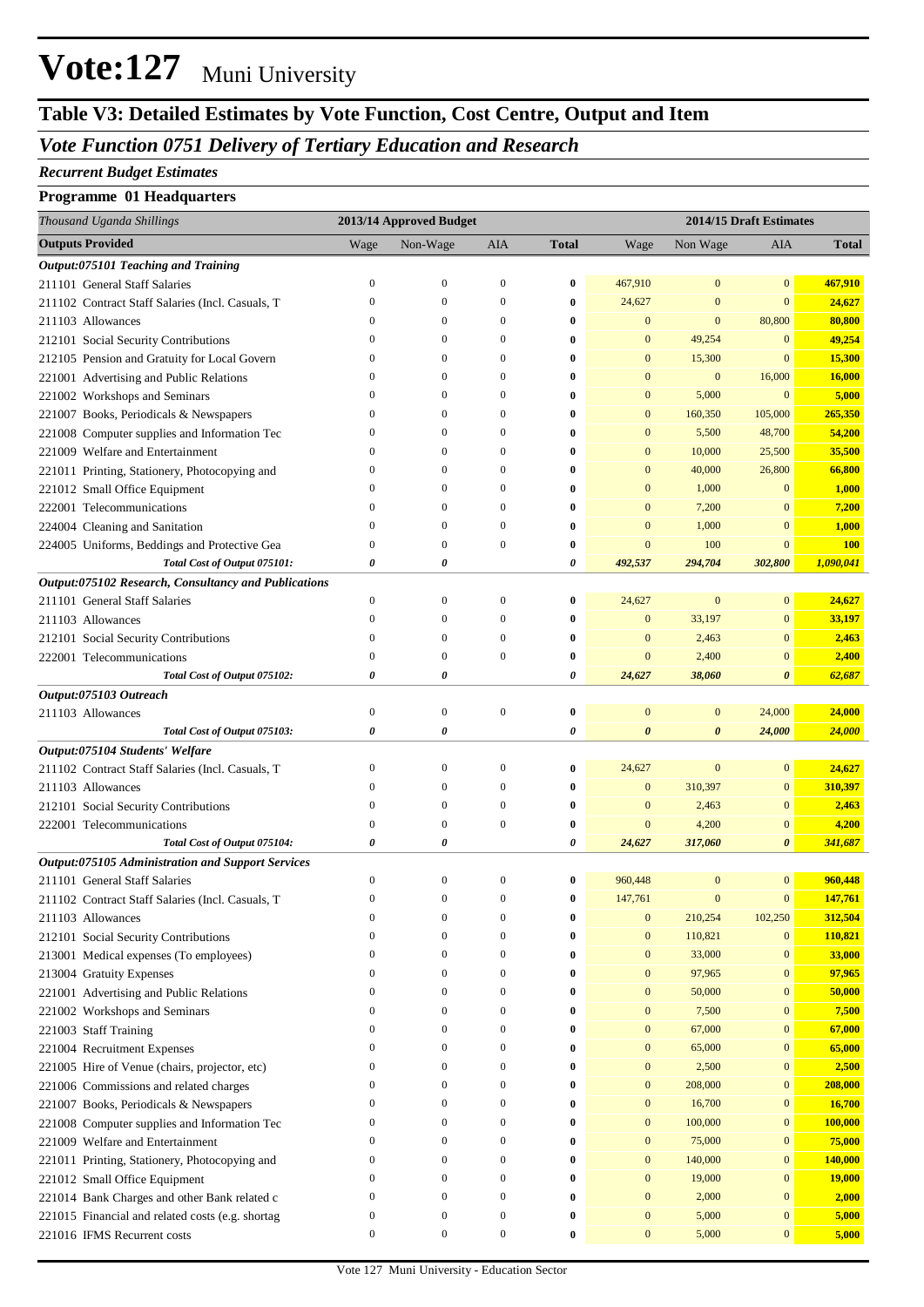## **Table V3: Detailed Estimates by Vote Function, Cost Centre, Output and Item**

### *Vote Function 0751 Delivery of Tertiary Education and Research*

#### **Programme 01 Headquarters**

| Thousand Uganda Shillings                                               |                           | 2013/14 Approved Budget |                  |               |                           |                                           | 2014/15 Draft Estimates |                       |
|-------------------------------------------------------------------------|---------------------------|-------------------------|------------------|---------------|---------------------------|-------------------------------------------|-------------------------|-----------------------|
| <b>Outputs Provided</b>                                                 | Wage                      | Non-Wage                | AIA              | <b>Total</b>  | Wage                      | Non Wage                                  | AIA                     | Total                 |
| 222001 Telecommunications                                               | $\boldsymbol{0}$          | $\boldsymbol{0}$        | $\mathbf{0}$     | $\bf{0}$      | $\mathbf{0}$              | 49,600                                    | $\mathbf{0}$            | 49,600                |
| 222002 Postage and Courier                                              | $\theta$                  | $\boldsymbol{0}$        | $\boldsymbol{0}$ | $\bf{0}$      | $\mathbf{0}$              | 100                                       | $\mathbf{0}$            | <b>100</b>            |
| 223003 Rent – (Produced Assets) to private enti                         | $\Omega$                  | $\boldsymbol{0}$        | $\boldsymbol{0}$ | $\bf{0}$      | $\mathbf{0}$              | 63,800                                    | $\mathbf{0}$            | 63,800                |
| 223004 Guard and Security services                                      | $\theta$                  | $\boldsymbol{0}$        | $\boldsymbol{0}$ | 0             | $\mathbf{0}$              | 30,000                                    | $\mathbf{0}$            | 30,000                |
| 223005 Electricity                                                      | $\Omega$                  | $\boldsymbol{0}$        | $\boldsymbol{0}$ | 0             | $\mathbf{0}$              | 32,000                                    | $\mathbf{0}$            | 32,000                |
| 223006 Water                                                            | $\Omega$                  | $\boldsymbol{0}$        | $\boldsymbol{0}$ | $\bf{0}$      | $\mathbf{0}$              | 22,000                                    | $\mathbf{0}$            | 22,000                |
| 223007 Other Utilities- (fuel, gas, firewood, cha                       | $\Omega$                  | $\boldsymbol{0}$        | $\boldsymbol{0}$ | $\bf{0}$      | $\mathbf{0}$              | 1,000                                     | $\mathbf{0}$            | 1,000                 |
| 224001 Medical and Agricultural supplies                                | $\Omega$                  | $\boldsymbol{0}$        | $\boldsymbol{0}$ | 0             | $\mathbf{0}$              | 30,000                                    | $\mathbf{0}$            | 30,000                |
| 224004 Cleaning and Sanitation                                          | $\Omega$                  | $\boldsymbol{0}$        | $\boldsymbol{0}$ | 0             | $\mathbf{0}$              | 28,731                                    | $\mathbf{0}$            | 28,731                |
| 224005 Uniforms, Beddings and Protective Gea                            | $\Omega$                  | $\boldsymbol{0}$        | $\boldsymbol{0}$ | $\bf{0}$      | $\overline{0}$            | 1,900                                     | $\mathbf{0}$            | 1,900                 |
| 224006 Agricultural Supplies                                            | $\Omega$                  | $\boldsymbol{0}$        | $\boldsymbol{0}$ | $\bf{0}$      | $\mathbf{0}$              | 600                                       | $\mathbf{0}$            | 600                   |
| 225001 Consultancy Services- Short term                                 | $\Omega$                  | $\boldsymbol{0}$        | $\boldsymbol{0}$ | 0             | $\mathbf{0}$              | 50,000                                    | $\mathbf{0}$            | 50,000                |
| 226001 Insurances                                                       | $\Omega$                  | $\boldsymbol{0}$        | $\boldsymbol{0}$ | 0             | $\mathbf{0}$              | 500                                       | $\mathbf{0}$            | 500                   |
| 226002 Licenses                                                         | $\Omega$                  | $\boldsymbol{0}$        | $\boldsymbol{0}$ | $\bf{0}$      | $\mathbf{0}$              | 5,000                                     | $\mathbf{0}$            | 5,000                 |
| 227001 Travel inland                                                    | $\Omega$                  | $\boldsymbol{0}$        | $\boldsymbol{0}$ | $\bf{0}$      | $\mathbf{0}$              | 105,000                                   | $\mathbf{0}$            | 105,000               |
| 227002 Travel abroad                                                    | $\Omega$                  | $\boldsymbol{0}$        | $\boldsymbol{0}$ | $\bf{0}$      | $\mathbf{0}$              | 70,000                                    | $\mathbf{0}$            | 70,000                |
| 227003 Carriage, Haulage, Freight and transpor                          | $\Omega$                  | $\boldsymbol{0}$        | $\boldsymbol{0}$ | 0             | $\mathbf{0}$              | 20,000                                    | $\mathbf{0}$            | 20,000                |
| 227004 Fuel, Lubricants and Oils                                        | $\Omega$                  | $\boldsymbol{0}$        | $\boldsymbol{0}$ | 0             | $\mathbf{0}$              | 47,240                                    | $\mathbf{0}$            | 47,240                |
| 228001 Maintenance - Civil                                              | $\Omega$                  | $\boldsymbol{0}$        | $\boldsymbol{0}$ | 0             | $\mathbf{0}$              | 10,000                                    | $\mathbf{0}$            | 10,000                |
| 228002 Maintenance - Vehicles                                           | $\Omega$                  | $\boldsymbol{0}$        | $\boldsymbol{0}$ | $\bf{0}$      | $\mathbf{0}$              | 45,000                                    | $\mathbf{0}$            | 45,000                |
| 228003 Maintenance – Machinery, Equipment                               | $\Omega$                  | $\boldsymbol{0}$        | $\boldsymbol{0}$ | 0             | $\mathbf{0}$              | 20,000                                    | $\mathbf{0}$            | 20,000                |
| 228004 Maintenance – Other                                              | $\Omega$                  | $\boldsymbol{0}$        | $\boldsymbol{0}$ | $\bf{0}$      | $\mathbf{0}$              | 1,616                                     | $\mathbf{0}$            | 1,616                 |
| 273102 Incapacity, death benefits and funeral e                         | $\Omega$                  | $\boldsymbol{0}$        | $\mathbf{0}$     | $\bf{0}$      | $\mathbf{0}$              | 10,000                                    | $\mathbf{0}$            | 10,000                |
| 282102 Fines and Penalties/ Court wards                                 | $\Omega$                  | $\boldsymbol{0}$        | $\mathbf{0}$     | $\bf{0}$      | $\mathbf{0}$              | 5,000                                     | $\mathbf{0}$            | 5,000                 |
| 282103 Scholarships and related costs                                   | $\Omega$                  | $\boldsymbol{0}$        | $\boldsymbol{0}$ | $\bf{0}$      | $\overline{0}$            | 10,000                                    | $\mathbf{0}$            | 10,000                |
| 282104 Compensation to 3rd Parties                                      | $\theta$                  | $\boldsymbol{0}$        | $\mathbf{0}$     | $\bf{0}$      | $\overline{0}$            | 6,000                                     | $\mathbf{0}$            | 6,000                 |
| Total Cost of Output 075105:                                            | 0                         | 0                       |                  | 0             | 1,108,209                 | 1,879,827                                 | 102,250                 | 3,090,286             |
| <b>Total Cost of Outputs Provided</b>                                   | $\bf{0}$                  | $\bf{0}$                |                  | $\bf{0}$      | 1,650,000                 | 2,529,650                                 | 429,050                 | 4,608,700             |
| <b>Outputs Funded</b>                                                   | Wage                      | Non-Wage                | AIA              | <b>Total</b>  | Wage                      | Non Wage                                  | AIA                     | <b>Total</b>          |
| Output:075151 Guild Services                                            |                           |                         |                  |               |                           |                                           |                         |                       |
| 262101 Contributions to International Organisat                         | $\boldsymbol{0}$          | $\overline{0}$          | $\boldsymbol{0}$ | $\bf{0}$      | $\mathbf{0}$              | 7,000                                     | $\mathbf{0}$            | 7,000                 |
| o/w Guild Services                                                      | $\boldsymbol{\mathit{0}}$ | 0                       |                  | 0             | $\boldsymbol{\theta}$     | 7,000                                     | $\boldsymbol{\theta}$   | 7,000                 |
| Total Cost of Output 075151:                                            | $\theta$                  | 0                       |                  | 0             | 0                         | 7,000                                     | $\boldsymbol{\theta}$   | 7,000                 |
| Output:075152 Contributions to Research and International Organisations |                           |                         |                  |               |                           |                                           |                         |                       |
| 262101 Contributions to International Organisat                         | $\mathbf{0}$              | $\boldsymbol{0}$        | $\boldsymbol{0}$ | $\bf{0}$      | $\mathbf{0}$              | 13,350                                    | $\mathbf{0}$            | 13,350                |
| IPPU, IUSEA, ICPAU, VC-Forum, AAU and Others.                           | $\boldsymbol{\mathit{0}}$ | 0                       |                  | 0             | $\boldsymbol{\mathit{0}}$ | 13,350                                    | $\pmb{o}$               | 13,350                |
| Total Cost of Output 075152:                                            | 0                         | 0                       |                  | 0             | $\theta$                  | 13,350                                    | $\boldsymbol{\theta}$   | 13,350                |
| <b>Total Cost of Outputs Funded</b>                                     | 0                         | $\bf{0}$                |                  | $\bf{0}$      | $\bf{0}$                  | 20,350                                    | $\bf{0}$                | 20,350                |
| <b>Total Programme 01</b>                                               | $\bf{0}$                  | $\bf{0}$                |                  | $\bf{0}$      | 1,650,000                 | 2,550,000                                 | 429,050                 | 4,629,050             |
| Total Excluding Arrears and AIA                                         | 0                         | $\boldsymbol{\theta}$   | 0                | 0             | 1,650,000                 | 2,550,000                                 | $\theta$                | 4,200,000             |
| <b>Development Budget Estimates</b>                                     |                           |                         |                  |               |                           |                                           |                         |                       |
| <b>Project 1298 Support to Muni Infrastructure Development</b>          |                           |                         |                  |               |                           |                                           |                         |                       |
| Thousand Uganda Shillings                                               |                           | 2013/14 Approved Budget |                  |               |                           |                                           | 2014/15 Draft Estimates |                       |
| <b>Capital Purchases</b>                                                |                           | GoU External Fin.       | AIA              | <b>Total</b>  |                           | GoU External Fin.                         | AIA                     | <b>Total</b>          |
|                                                                         |                           |                         |                  |               |                           |                                           |                         |                       |
| Output:075171 Acquisition of Land by Government                         |                           | $\boldsymbol{0}$        | $\boldsymbol{0}$ | $\bf{0}$      |                           | $\boldsymbol{0}$                          | $\mathbf{0}$            | $\mathbf{0}$          |
| 311101 Land<br>Total Cost of Output 075171:                             | 0                         | 0                       |                  | 0             | $\boldsymbol{\theta}$     | $\boldsymbol{\theta}$                     | $\boldsymbol{\theta}$   |                       |
|                                                                         |                           |                         |                  |               |                           |                                           |                         | $\boldsymbol{\theta}$ |
| Output:075172 Government Buildings and Administrative Infrastructure    | $\theta$                  |                         |                  |               |                           |                                           |                         | 2,007,698             |
| 231001 Non Residential buildings (Depreciatio                           | 0                         | $\boldsymbol{0}$        | $\boldsymbol{0}$ | $\bf{0}$<br>0 | 2,007,698                 | $\boldsymbol{0}$<br>$\boldsymbol{\theta}$ | $\mathbf{0}$            |                       |
| Total Cost of Output 075172:                                            |                           | 0                       |                  |               | 2,007,698                 |                                           | $\boldsymbol{\theta}$   | 2,007,698             |
| Output:075175 Purchase of Motor Vehicles and Other Transport Equipment  |                           |                         |                  |               |                           |                                           |                         |                       |
| 231004 Transport equipment                                              |                           | $\boldsymbol{0}$        | $\mathbf{0}$     | $\bf{0}$      | 170,000                   | $\mathbf{0}$                              | $\mathbf{0}$            | 170,000               |
| 312204 Taxes on Machinery, Furniture & Vehi                             | $\theta$                  | $\boldsymbol{0}$        | $\overline{0}$   | $\bf{0}$      | 90,950                    | $\mathbf{0}$                              | $\mathbf{0}$            | 90,950                |
| Total Cost of Output 075175:                                            | 0                         | 0                       |                  | 0             | 260,950                   | $\boldsymbol{\theta}$                     | $\boldsymbol{\theta}$   | 260,950               |